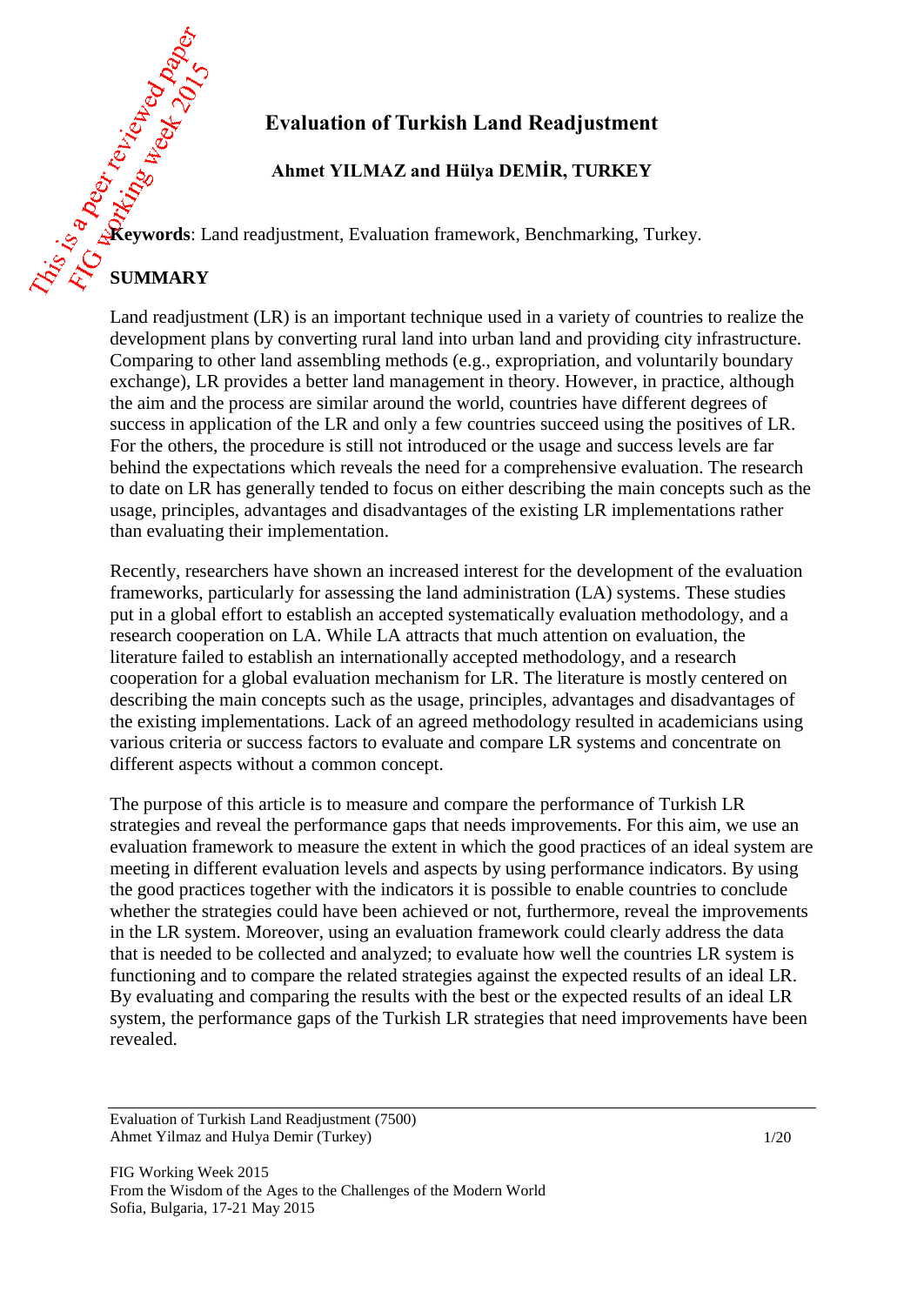# **Evaluation of Turkish Land Readjustment**

### **Ahmet YILMAZ and Hülya DEMIR, Turkey**

### **1. INTRODUCTION**

The purpose of this article is to measure and compare the performance of Turkish land readjustment (LR) strategies with the intention to use the wisdom of the ages to overcome the challenges of the modern world. By comparing the results with the best or the expected results of an ideal LR system via an evaluation framework, it is possible to find out the performance gaps of the strategies that need improvements. For this aim, the proposed article uses an evaluation framework (Yilmaz et al., in press) which identifies the performance indicators of an ideal LR system to measure the extent in which the good practices are meeting in different evaluation levels and aspects of an ideal LR.

LR is a land-management tool, used to reorganize land for urban development by forming its location, shape and size according to the spatial plans, and provide land needed for public purposes such as roads, and green areas (Seele, 1982). Briefly, the LR projects start with a formal decision which can either be a private initiative as is the case in Japan, France, Sweden and South Korea, or a public initiative as implemented in Germany, Japan, Turkey, Finland, Australia, South Korea and Indonesia. Then, the LR project area is formed by mathematically adding or pooling the parcels, which are located within the project boundaries. In some countries including Japan, Germany, Finland, Australia, South Korea and Turkey where publicly initiated projects are implemented, decisions on LR projects may be made directly by local governments without asking the consent of landowners. In such cases, the process is handled as an administrative issue. However, in some cases the support of landowners can still be obtained to a limited extent at the beginning of the publicly initiated LR projects. On the other hand, in privately initiated projects the main condition is to ensure a consensus between the landowners as applied in France, Sweden and Taiwan. Otherwise, the project cannot be initiated. However, in some countries such as Germany and Japan the privately initiated project do not need the approval of all landowners. If two-thirds of the landowners owning two-thirds of the total land area agree to participate in the project, then it becomes compulsory for the others. Following the participation process, the area allocated for public purposes according to the spatial plans are extracted from the project area. In Japan, Germany, France, Sweden, Finland, Australia, South Korea and Taiwan, landowners make more contributions in terms of reducing their land to recover the cost of the project. This land portion is called "reserve" or "cost equivalent land" and is sold at the end of the project to pay for costs such as planning, administration and construction. Then, the remaining area is subdivided into urban parcels according to the master plan, and allocated to the landowners based on their shares in the project. The calculations in the allocation process could be area or value-based. While some countries have only one allocating base (only land based in Turkey and Indonesia, and only value based in Sweden, France and Australia), in some other countries such as Japan, Germany, South Korea and Taiwan, the calculations regarding the allocation can be based on either an area or a value. In Germany, Japan, France, Sweden, Finland, Australia, South Korea, India, and Taiwan, after the allocation of the land, the value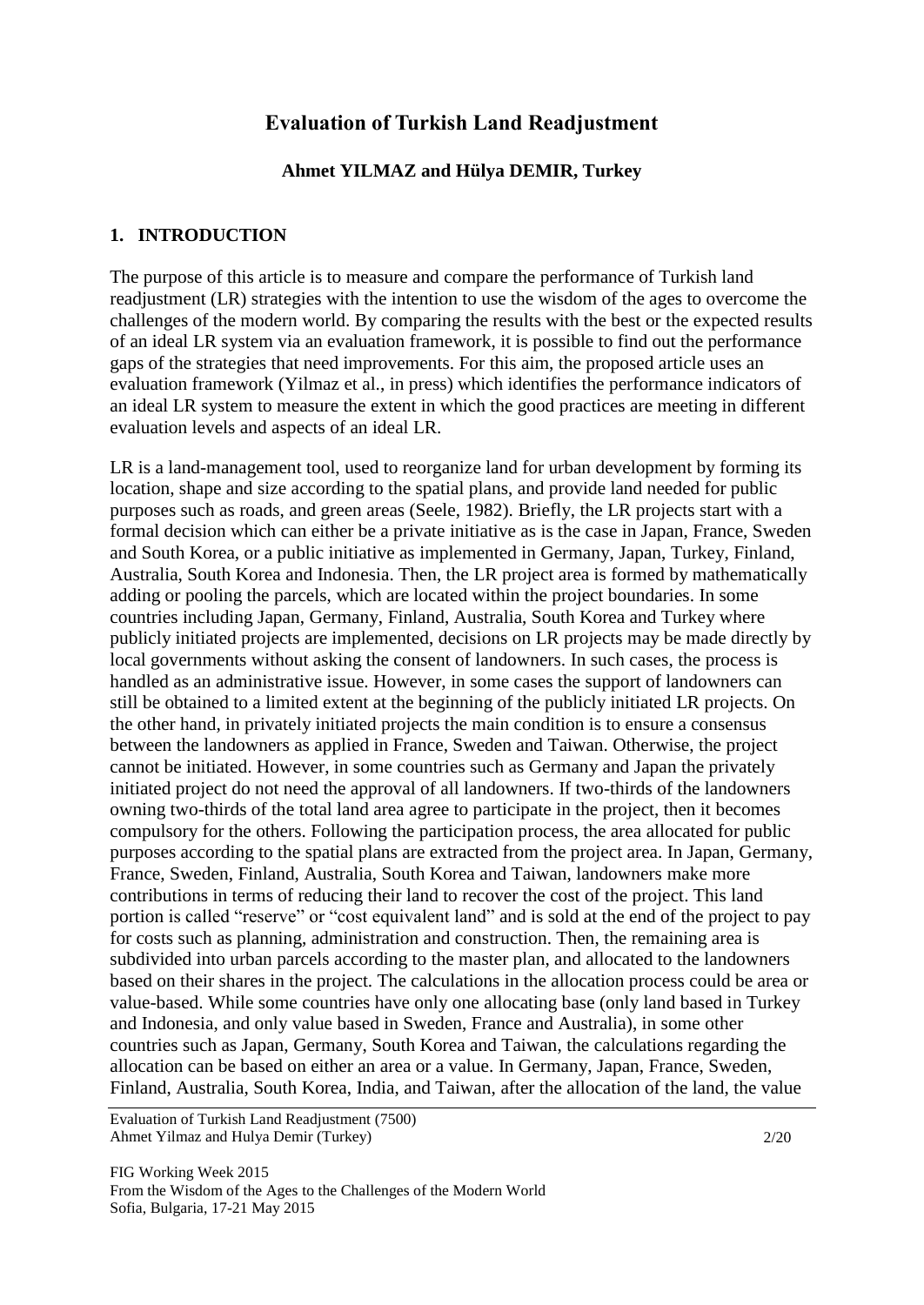difference between the initial and allocated plots is calculated for each landowner and compensated through money payments (Yilmaz et al., in press).

Recently, UN-Habitat has proposed a new approach for land readjustment called PILaR – Participatory and Inclusive Land Readjustment, which adapts the traditional tool of LR to developing country contexts by placing an emphasis on it being participatory in process and inclusive in its outcome. The new methodology aims to achieve a more inclusive and participatory engagement process in which pro-poor and gender responsive outcome are to be realized. Moreover, UN-Habitat aims at introducing PILaR as a new service for national governments and local authorities to better tackle urbanization challenges, such as urban sprawl and the slums, through a rights-based approach where participation and inclusiveness and of managing private and public sector roles and responsibilities will be central (Un-Habitat, 2014).

Comparing to other land assembling methods (e.g., expropriation, and voluntarily boundary exchange), LR provides a better land management theoretically. However, in practice, only a few countries succeed using the positives of LR. For the others, the procedure is still not introduced or the usage and success levels are far behind the expectations. For instance, in Germany, LR was intensively employed in the postwar reconstruction of the damaged cities and the accommodation of the recent wave of urbanization (Doebele, 1982). Similarly, LR is the key part of the urban planning system in Japan. Since 1954 when Land Readjustment Act was put into effect in Japan, LR has been used for the development of new cities, prevention of disorderly growth, and urban renewal and reconstruction (Hayashi, 2000; Montandon and Souza, 2007; Nishiyama, 1987). During the 1954-2003 period, approximately 30% of the urban area was developed through LR projects in Japan (Archer, 1997; Sorensen 2000a and 2000b). In Spain, although the practical experience of LR was unsatisfactory until the mid-1990s, after the legal reforms with the Valencia Regional Planning Law of 1994, LR (and if necessary, compulsory LR) became the standard procedure. Since then, LR has been implemented all around the Valencia Region as well as other Spanish Regions in hundreds of cases, involving thousands of hectares. In addition, almost all the major real estate developments in Spain are performed using LR (Blanc, 2008; Munoz Gielen and Korthals Altes, 2007).

Contrasting the mentioned best practices in Germany, Japan and Spain, LR is perceived as a rather unwieldy and time-consuming process in France (Sonnenberg, 1996; Viitanen, 2000). LR in France is, in quantitative terms, not more important than other development procedures, and permanently under 5% of new developments (Renard, 2003). Similarly, in Finland, the new Real Property Formation Act came into force in 1997, which redefined the former urban LR procedure that had been in force for 36 years, but had hardly ever been put into practice (Viitanen, 2000). Finally, in Turkey the legal arrangements regarding LR have been included in numerous laws and regulations since the second half of the 19th century (Çete, 2010), however, comparing to other land assembling methods, LR has not been used widely in implementations of development plans as only about one-third of all urban parcels is produced with LR projects (Turk, 2005). Consequently, the countries in which LR is unsuccessful or not accepted as the main land management and land assembly tool should be evaluated to clarify the problems that need to be solved. To this end, countries should test their existing LR system and compare theresults with the best or expected results of an ideal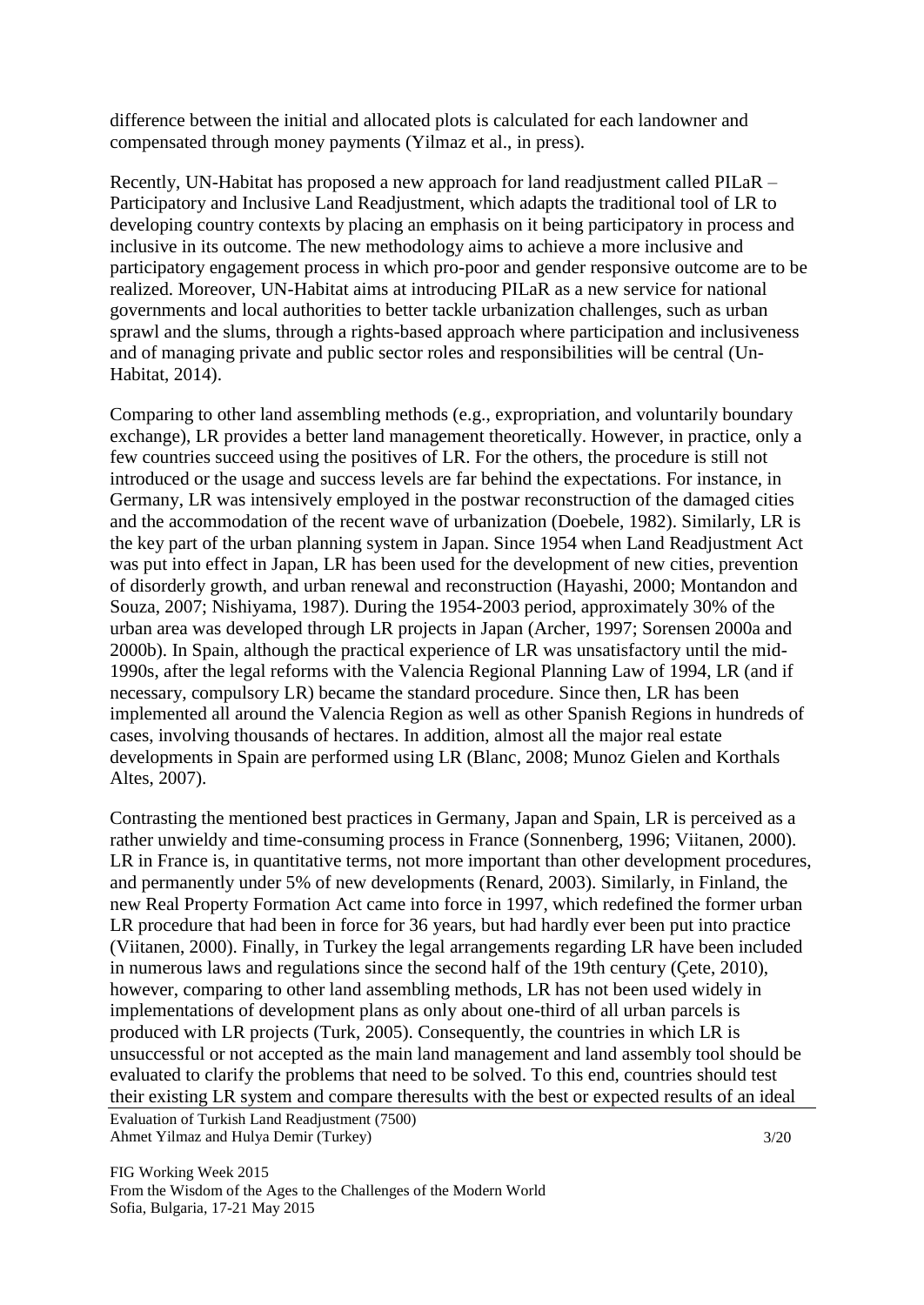system to identify the problems in their strategies and the performance gaps in their strategies that needs improvements. Therefore, this study aims to evaluate the Turkish LR by using the indicators of the good practices of an ideal LR system that is defined within the evaluation framework and measure the extent in which they are meeting in different evaluation levels and aspects and to find out the performance gaps of LR strategies that need improvements. For this aim the evaluation framework for LR studies (see: Yilmaz et al., in press) have been used.

## **2. EVALUATION FRAMEWORKS**

Evaluation is the systematic collection and analysis of data in order to assess the strengths and weaknesses of programs, policies, and organizations to improve their effectiveness (Baird, 1998). When evaluation involves good practices and indicators, it eliminates the subjectivity and provides an objective basis for learning from the success and experience in improving the performance of others. Good practices can be the main goals or the results expected from an ideal, efficient or well-functioning system and indicators are the ways to measure the state or level of the good practices. Good practices and indicators are reference points for evaluations and constitute a critical component of an evaluation framework (UN-Habitat, 2003). Recently, researchers have shown an increased interest for the development of the evaluation frameworks, particularly for assessing land administration (LA) systems. For instance, in order to assess the success and effectiveness of a LA system, International Federation of Surveyors (FIG) suggested a set of criteria in 1995. In 2004, Daniel Steudler developed an evaluation framework based on five evaluation levels, i.e. policy level, management level, operational level, external factors and review process. These levels are adapted and developed from the organizational pyramids and divided into evaluation aspects. For each aspect, good practices and their indicators are developed and the evaluation framework is tested with case studies in Switzerland, Sweden, Latvia and Lithuania (Steudler, 2004). Rajabifard et al. (2006) developed the cadastral template, which is mainly a standard form to be completed by cadastral organizations presenting their national cadastral system. The cadastral template (http://cadastraltemplate.org) now represents the results of 34 country templates based on 6 statistical and 2 descriptive indicators. Chimhamhiwa et al. (2009) presented a conceptual model for measuring end-to-end performance of land administration systems based on crossorganizational business processes. Bandeira et al. (2010) developed a comparative methodology for the evaluation of national land administration systems and applied it to the cases of Honduras and Peru in order to evaluate their systems. Zahir, et al. (2010) developed a framework for applying the concepts of total quality management to LA system and presented and discussed the case of Pakistan.

These studies put in a global effort to establish an evaluation methodology that is systematically accepted, and a research cooperation on LA. However, even though LA attracts great attention on evaluation, the LR literature is mostly centered on describing the main concepts such as the usage, principles, advantages and disadvantages of the existing implementations. In the related studies, evaluations and comparisons are also made; however they only cover the main process or the key characteristics defined by the authors. The literature failed to establish an internationally accepted methodology, and a research cooperation for a global evaluation mechanism of LR systems. Therefore, the lack of an agreed methodology resulted in academicians using various criteria or success factors to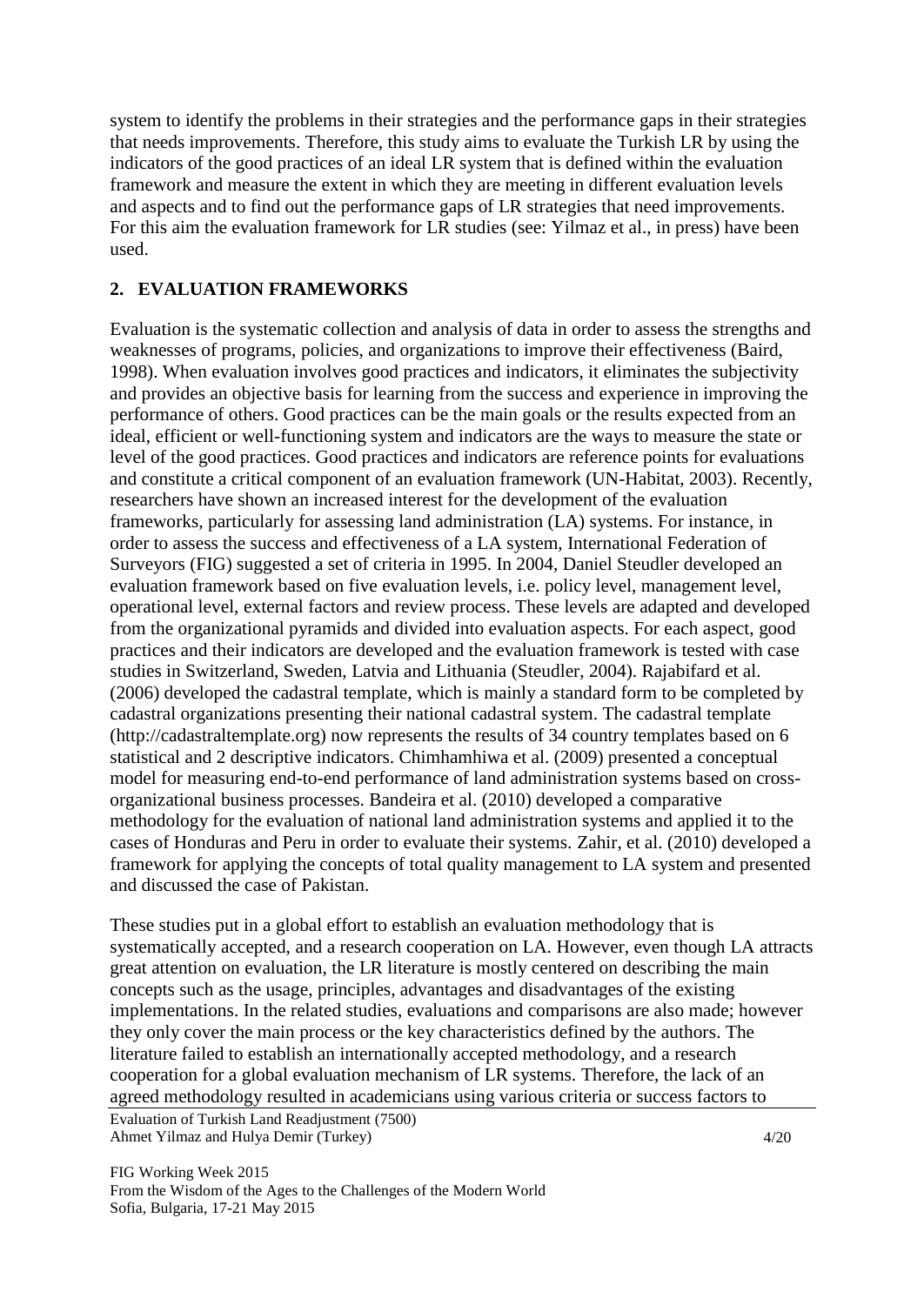evaluate and compare LR systems and concentrate on different aspects of LR without establishing a common concept. By using the good practices together with the indicators it is possible to enable countries to conclude whether their strategies could have been achieved or not, furthermore, reveal the improvements in their LR system. Moreover, using an evaluation framework could clearly address the data that is needed to be collected and analyzed; to evaluate how well the countries LR system is functioning and to compare the related strategies against the expected results of an ideal LR (Yilmaz et al., in press).

## **2.1 Evaluation of Turkish Land Readjustment**

The main organizational structure of the evaluation framework used in this study have been adapted from Steudler (2004) and Steudler et. al., (2014) and then improved by making essential modifications concerning the purpose of LR practices by Yilmaz et al., (in press). In the framework, for each evaluation level; related aspects, good practices are identified and have been supported with the evidence from the literature. In addition, a set of indicators have been identified to measure the extent which good practices are meeting in different evaluation levels and aspects. As a result, the evaluation framework for LR studies with good practices and indicators for each evaluation aspect under the defined evaluation levels have been provided. To evaluate Turkish LR, we use the indicators of this framework (Yilmaz et al., in press) and analyze the success levels of the good practices in Turkey. The framework consist of 4 main levels; 2.1.1. Policy Level, 2.1.2. Management and Operational Level, 2.1.3. External Factors Level and 2.1.4. Review Process Level which are detailed below.

### 2.1.1 Policy Level

A policy is the expression of principles or plan of actions used to reach explicit long-term goals and could be defined as political, administrative, management and financial mechanisms arranged for the delivery of programs and services to the public over a fixed time. In Turkey, until 2010, there was no particular strategy document or an action plan concerning the government policy on urban land. It could only be gathered from the legislation, development plans, the Urban Council meetings, reports and decleration, etc. The decision of a national strategy document firstly takes part as "establishing an integrated urban development strategy at the national level" in the Turkey's Programme for Alignment with the Acquis (2007-2013) as legislation envisaged to be enacted in years 2010-2013 (reference number: 22.1013.2.02). Later, it is taken into consideration in the 2010 programme of the  $9<sup>th</sup>$  Development Plan. Based on this program, Turkey has developed the Integrated Urban Development Strategy and Action Plan, 2010 – 2023 (KENTGES) in 2010 and the Ministry of Environment and Urban Affairs (MOEU) has been tasked to implement the plan. Finaly, KENTGES, which establishes principles, strategies and actions for providing a healty, balanced and livable urban development and identifies the implementation principles, and connects them to an action programme, becomes the most comprehensive and up to date policy instrument concerning sustainable urban development in Turkey.

The evaluation of the policy level in Turkey includes analyzes of the KENTGES, related legislation, and Urbanization Council reports which consists of four aspects; 2.1.1.1. Land policy aspects, 2.1.1.2. Legal aspects, 2.1.1.3. Financial aspects and 2.1.1.4. Social aspects that are detailed below.

Evaluation of Turkish Land Readjustment (7500) Ahmet Yilmaz and Hulya Demir (Turkey)

FIG Working Week 2015 From the Wisdom of the Ages to the Challenges of the Modern World Sofia, Bulgaria, 17-21 May 2015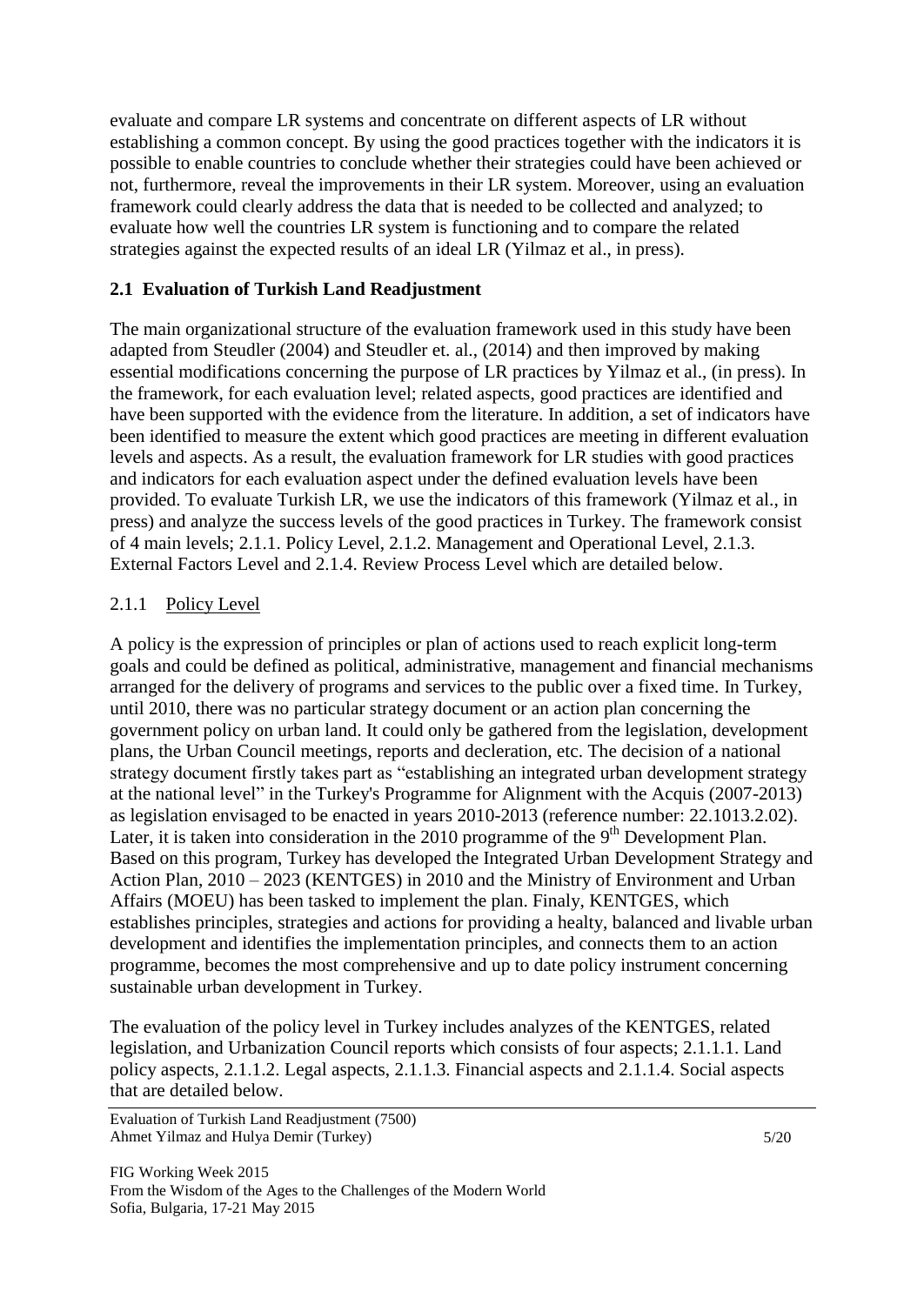### 2.1.1.1 Land Policy Aspects

A land policy concerning LR should focus on the legislation, organizations and procedures to provide sustainable urban land development in a socially and financially effective way. Based on the framework (Yilmaz et al., in press), LR should be included in the countries national strategy documents and actions, strategies and precautions should be defined. In Turkey, LR is not the main land assembly tool and this is also revealed by the Urban Transformation, Housing and Land Policies Commissions report in the Urban Coulcil meeting in 2009. According to the report, LR have been planned to be the the main tool for the munipalities for producing serviced urban land, however, this issue did not appear in the following strategy document such as the 9<sup>th</sup> Development Plan (2007-2013), the  $10^{th}$  Development Plan (2014-2018) and KENTGES (2010-2023). As a summary, LR used to be included in the strategy documents until 2009, after than, urban transformation has been adapted as a government policy and LR becomes less important.

The urban land policy concerning the LR should have measures to prevent plot speculation. However, the cause of the land speculation in Turkey is the gaps in the legislation and the structure of the process. Neither the legislation nor the design of the process has measures to prevent or reduce land speculation. For instance, after the legal conversion of rural to urban land, due to the financial problems of the municipalities, installation of the infrastructure areas and the physical conversion is generally delayed, which increases the land prices beyond the productive value of the land. In KENTGES, it is considered to make regulations that prevent land speculation until 2014, however, there are no legal measures yet.

The pressure of the urbanization in most countries necessitates LR to provide a quick and simple implementation possibility. By defining a relation between the projects' initiation and indicators of the urbanization, it could be possible to face the urbanization. In Turkey, the initiation of the projects has no direct relation with the urban land needs. However, the serviced urban land stock in a city should be more than (or at least equal to) the number of the building licence given in previous year and in addition preparation of the Development Plan is related to the population. In Turkey, as being compulsory project, legal conversion of the rural land into urban land is one of the fastest among the other countries, nevertheless, due to the lack of cost recovery and value capture tools and budgetary problems of the municipalities; realization of the infrastructure is generally delayed. As a result, the duration of the projects depends on the size of projects and the financial possibilities of the municipalities. The necessity of accelerating the production of urban serviced land is also revealed in the  $10<sup>th</sup>$ Development Plan, however, could not be achieved yet. One solution could be including the infrastructure constructions and costs in the LR process by providing the cost recovery and value capture tools. Conversely, enabling an easy and rapid availability of urban serviced land should not mean a plan-independent implementation. As a policy, LR should be carried out in conjunction with the plans and implemented systematically. In Turkey, higher plans (Development Plans) govern the next planning stage and lower plans (Subdivision Plans) are consistent with the higher plans. In addition, implementation programs, which guides the timing, location and extent of the projects and enables making plans for future projects should be defined, and sanctions should be applied in cases where implementers do not have implementation programs (Turk, 2005; Turk, 2007). In Turkey, based on the Article 10 of the Development Law No. 3194 dated 3/5/1984, municipalities should prepare the five-year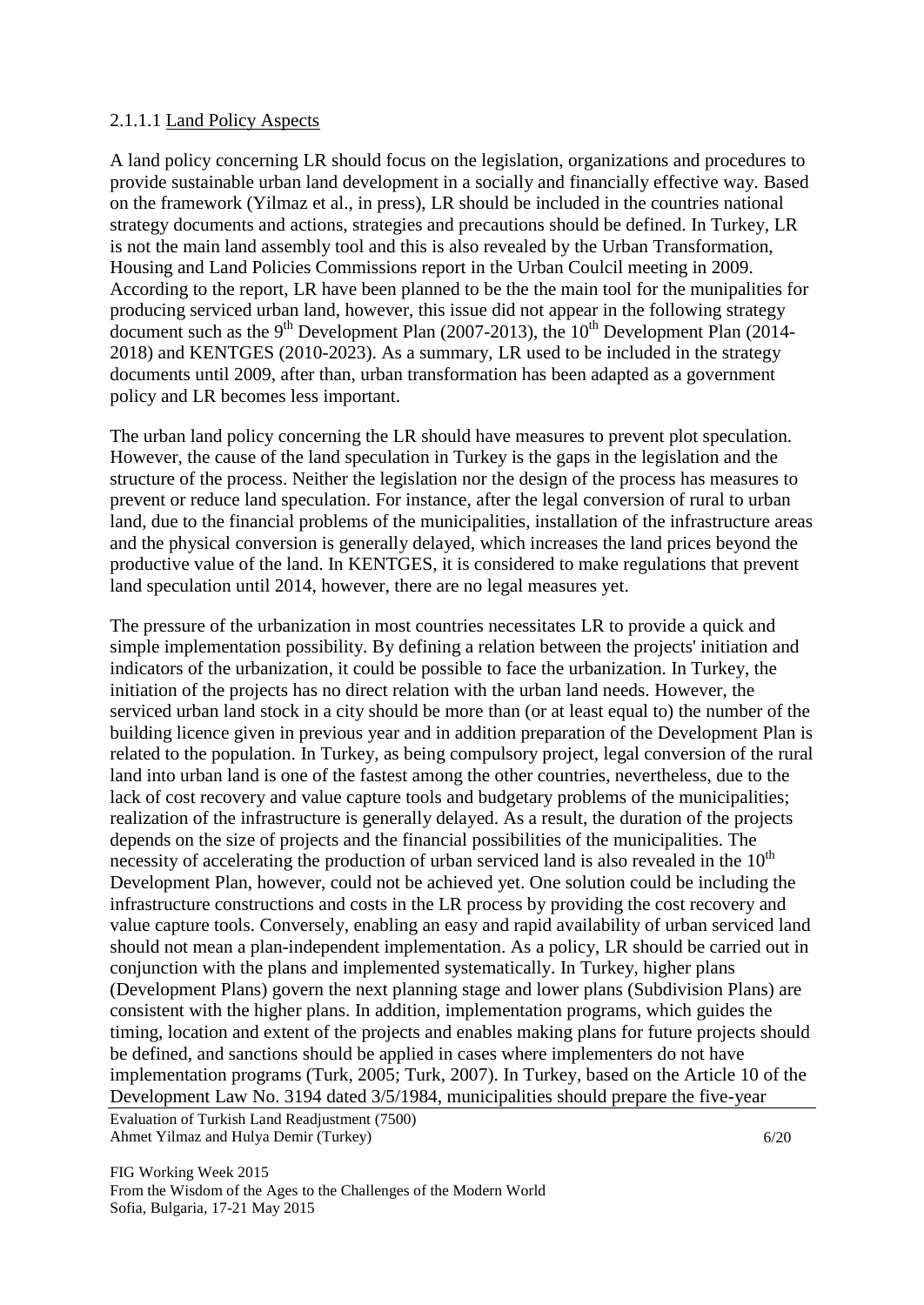implementation programs within the three months from the date of entry into force of the Development Plans. However, the legislation does not include sanctions for the municipalities that do not take the responsibility of preparing their implementation programs. This issue is also mentioned in the KENTGES, (Action 2.1.3) as strengthing and harmonizing the relationship between five-year implementation programs and the strategic plans of the municipalities, and arranging these programs according to the spatial plan phases, and not letting housing activities start before the subdivision plans and realization of the technical infrastructure. Moreover, in order to implement the development plans with the LR projects in a comprehensive, integrated and efficient manner; a development agency either public, private or community-based should exist. Based on the Article 8 of the Development Law only public LR projects could be realized as the initilitation of the LR projects are in the responsibility of the municipalities within municipal areas and of the governorships outside of these areas. Furthermore, under certain conditions The Ministry of Environment and Urban Planning could also carry out the LR projects in special areas. In KENTGES with the Action 1.2.1 under the Strategy 1.2. Ministry of Public Works and Settlement is planning to be restructured and transformed into a kind of public development agency.

In many poorer cities, spatial forms are largely driven by the efforts of low-income households to secure land that is affordable and in a reasonable location (UN-Habitat, 2011). In these cities lack of low-cost housing, and serviced land is one of the critical factors affecting the formation of informal settlements (UNECE, 2009). In order to promote social and economic objectives of land policies, the capacity of the LR method for affordable housing should be increased. In Turkey, using LR for low-cost housing is impossible with the current status of the legislation. The areas that could be provided with the LR is detailed in the Article 4 of the Development Law and social housing or low-cost housing areas are not included. Therefore, there is no possibility of using LR for affordable housing or land for these projects could not be provided with LR. Although KENTGES promotes low-cost housing projects with different actions, none of them mentioned or assigned LR as a tool.

In LR, one of the most critical stage is the allocation process which gains importance by ensuring the equality and fairness (Turk, 2007). Selection of the allocation base is important for the success of any LR project, and needs a compressive evaluation. Generally, the allocation base should be chosen as land area only in homogeneous areas that for the other areas, land value should be used. In Turkey, all the calculations of the LR projects are based on the area of the parcels. Basically, the total area of the parcels in the LR project is calculated by summing up the parcels and then the infrastrure areas are deducted from this sum and distributed back to the landowners based on their share in the project. In the allocation, mainly two main criterion is taken account. Firstly, the allocation of the readjusted plot should be provided in its original location, or close to its original location. Secondly, if the landowner has an existing building fulfilling requirements of the development plan, then the allocated area should include this building. In KENTGES, enabling fair distribution and developing new allocation models that bases the value are promoted; however no progress has been made yet.

The evaluation of the Turkish LR under the land policy aspects is summarized below, in the Table 1.

Evaluation of Turkish Land Readjustment (7500) Ahmet Yilmaz and Hulya Demir (Turkey)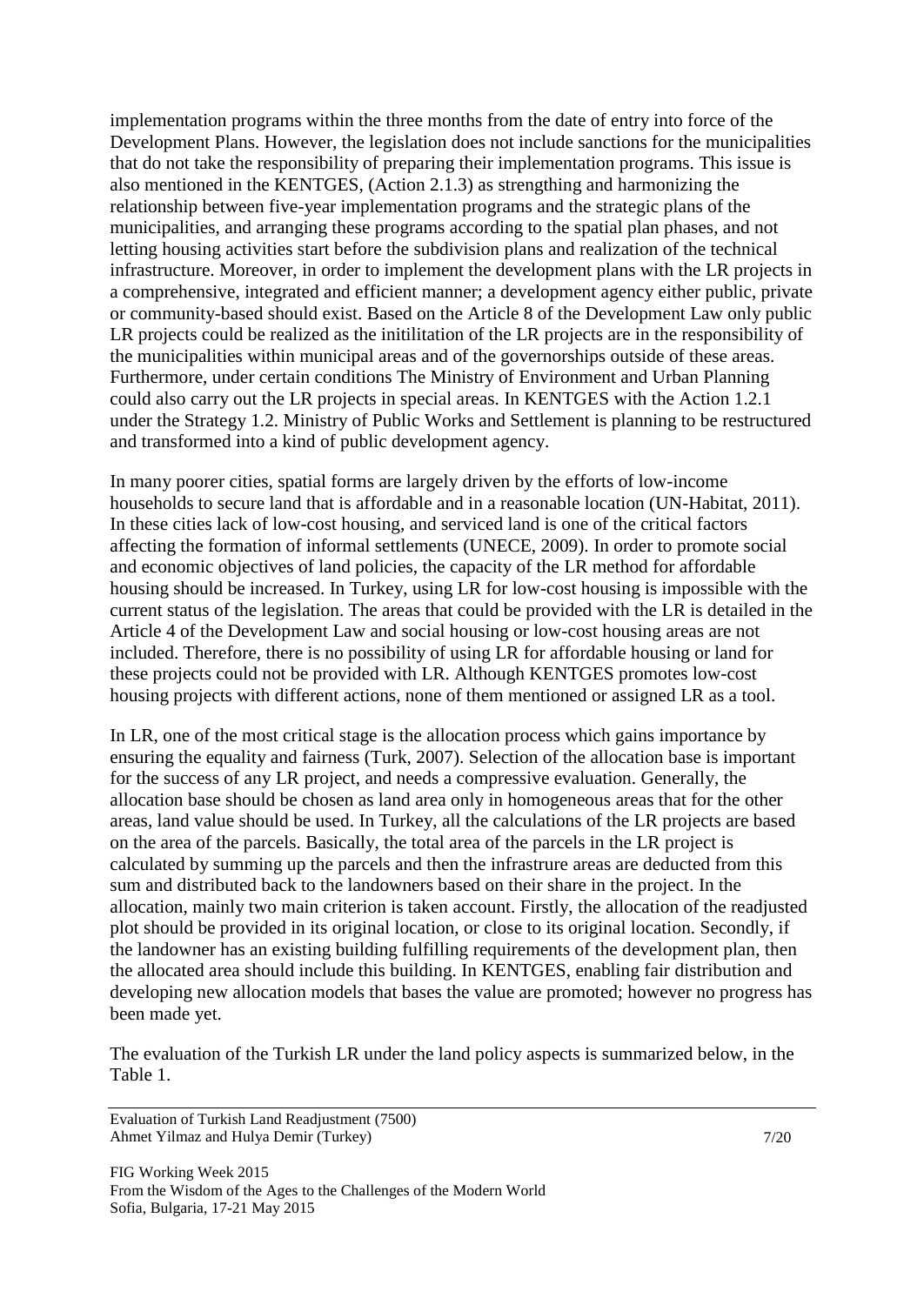| <b>Table 1: Indicators of the Land Policy Aspects</b>                                                                                                                                                                                                | <b>Evaluation of Turkish LR</b>                                                                                                                                                                                                                                                                                                              |
|------------------------------------------------------------------------------------------------------------------------------------------------------------------------------------------------------------------------------------------------------|----------------------------------------------------------------------------------------------------------------------------------------------------------------------------------------------------------------------------------------------------------------------------------------------------------------------------------------------|
| Existence of a government policy for LR $(y/n)$                                                                                                                                                                                                      | Yes however, partially defined and urban transformation projects are<br>considered more important than LR after 2009.                                                                                                                                                                                                                        |
| (1) Is there any measure to reduce or prevent plot speculation? $(y/n)$ If<br>yes, list of the available measures                                                                                                                                    | No, however it is planned.                                                                                                                                                                                                                                                                                                                   |
| (1) Initiation of the LR projects has a relation with any urbanization<br>indicators such as the urban population, housing needs, etc (2) Is it<br>possible to implement the projects simply and fast? (3) What is the<br>average time for projects? | (1) Initiation of the projects is associated with the urbanization and<br>number of the building permits given in a year is associated with the<br>urban land stock. (2) Legal transformation is rapid however, physical<br>transformation is slow. (3) No average time for the projects, it depends<br>on the financial of the implementer. |
| (1) Is it mandatory to implement LR projects in conjunction with plans<br>$(y/n)$ , if yes, (2) How this plan-project dependency is ensured?                                                                                                         | LR is implemented in conjunction with the upper plan and the lower plan<br>is generated by the projects.                                                                                                                                                                                                                                     |
| (1) LR projects are carried out systematically $(y/n)$ . (2) Is it mandatory to<br>prepare implementation programs? $(y/n)$ If yes, is there any sanction for<br>the implementers who do not have implementation programs?                           | Partially systematic as it is mandatory to prepare a 5 year program<br>however no sanctions to implement the program.                                                                                                                                                                                                                        |
| The construction process and the costs are included in LR process $(y/n)$ .                                                                                                                                                                          | The construction process and the costs are not included however, it is<br>planned to be soon.                                                                                                                                                                                                                                                |
| (1) Is it possible to use LR for affordable housing? If yes, what are the<br>possibilities? (2) What is the total number of the low-cost housing<br>implemented via LR?                                                                              | It is impossible to use LR for affordable housing with the current<br>legislation.                                                                                                                                                                                                                                                           |
| Existence of a development agency public, private or community-based.<br>(y/n)                                                                                                                                                                       | No development agency however, a public based development agency is<br>planning to be established.                                                                                                                                                                                                                                           |
| (1) List of the distribution bases in LR projects. (2) What are the criteria<br>used in the selection of the distribution base?                                                                                                                      | Only land area is taken account however, value base distribution is<br>argued and planned.                                                                                                                                                                                                                                                   |

### 2.1.1.2 Legal Aspects

Legal aspects in policy level focus on the legal principles that create a legal basis for institutions governing land, and sets out the rules for land policies, land rights and all landrelated activities, which were consolidated under the term of land management. Evaluation of Turkish LR focuses on the legal aspect, as the absence of the legal basis directly affects the success or the failure of the projects. Legal resources of the LR method in Turkey regarding urban planning exists since the second half of the 19th century. Currently, the Development Law dated 1985 and the related regulations are guiding the implementation of the projects. Although there are some legal gaps, it is possible to say that every process in LR have a legal base and details of the technical processes are provided with the law, regulations, case laws and circulars of the related ministries. Although some problems occurs, uniformity in LR and integration with the related laws and the other land acquisition tools are provided by this way. As a difference, LR in Turkey includes expropriation in the process. If the land needed for the infrastructure areas are more than the legal limit than the difference is expropriated by the related authority to reduce the deduction rate to its legal limit of 40 %.

The main aim of the Turkish LR is to implement the development plans and based on the Article 8 of the Development Law, which is the responsibility of the municipalities within municipal areas and the governorships outside of these areas. Furthermore, under certain conditions the Ministry of Environment and Urban Planning could also carry out LR projects, especially in the special areas. The projects in Turkey are generally mandatory, which means that the landowners don't have the right to leave the projects. However, voluntary application of the LR by the landowners is also possible if the majority of the landowners agrees to join and cover the costs of the projects. The LR projects could be initiated in any area in the city that have a development plan and is at least equal to a single block. There is only one LR model and in this model, all the calculations regarding the projects such as the deduction rate and the allocation area of the landowners are based on the area. There is no authority who determines the value of parcels before or after the LR process. Therefore, the value differences of the parcels are not calculated and compensated. This equality problem have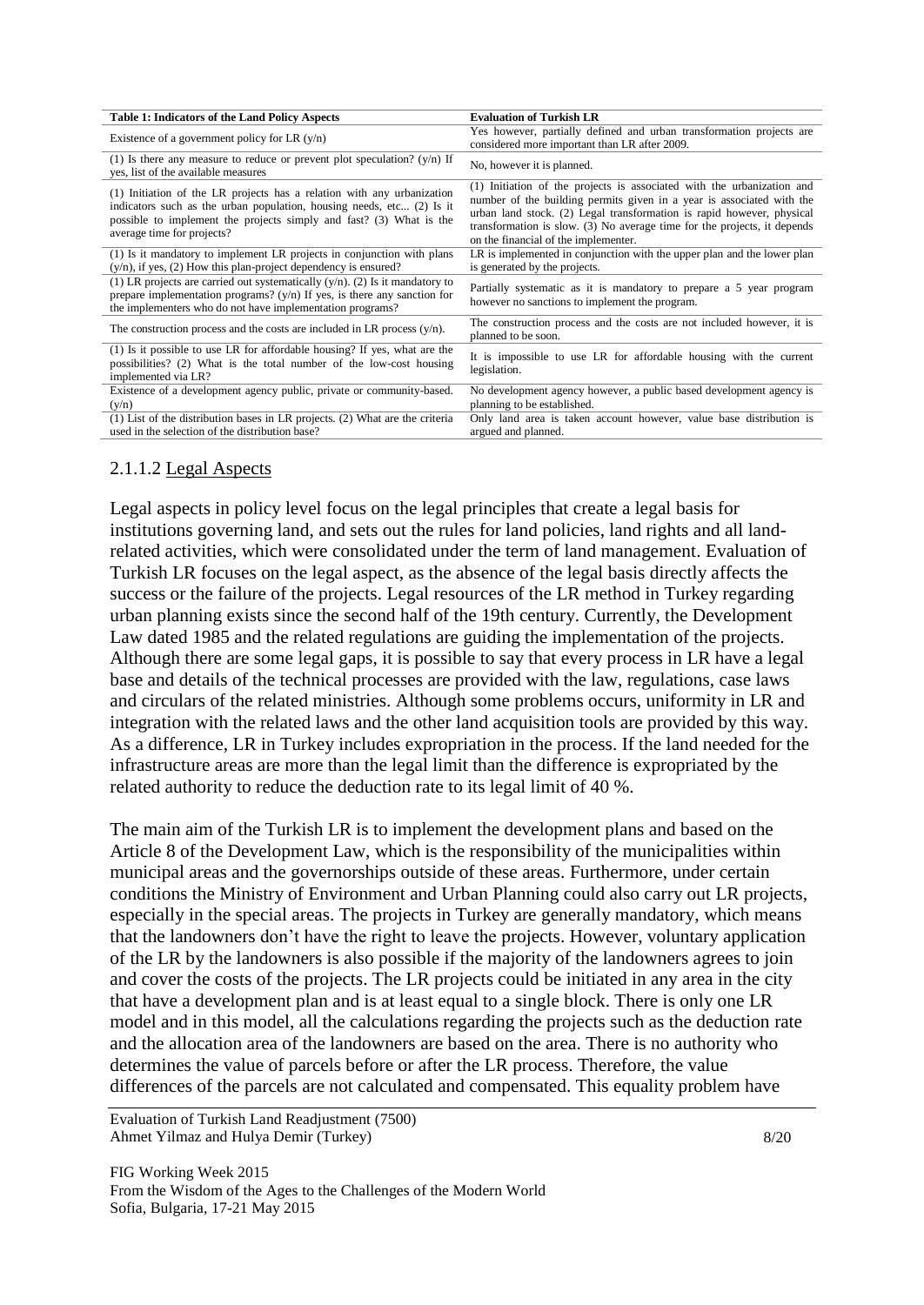been issued in KENTGES and developing and realizing value based projects are planned. As a principle, the plots are allocated firstly to their original place and close to the original place, as far as possible, and where impractical, within the LR area. In this way, protection of ownership rights of the landowners is provided. Moreover, if the allocation area of the landowner is smaller than the minimum parcel size of the subdivision plans, then the landowner could become a shareholder in a parcel's area or building right. In addition, coownership before the LR project cannot be transformed into individual ownership with the Turkish LR. In Turkey, land ownership disputes do not cause delays in projects. Although this is a good practice, some problems occurs when the duration of a case is long or the case is about the validity of the ownership. The evaluation of the Turkish LR under the legal aspects is summarized below, in the Table 2.

| <b>Table 2: Indicators of the Legal Aspects</b>                                                                                                          | <b>Evaluation of Turkish LR</b>                                                                                                  |
|----------------------------------------------------------------------------------------------------------------------------------------------------------|----------------------------------------------------------------------------------------------------------------------------------|
| (1) Existence of a legal basis $(y/n)$ , (2) List of the processes that does not<br>have a legal basis.                                                  | Every process have a legal basis.                                                                                                |
| List of $(1)$ areas $(2)$ financial models and $(3)$ implementers of LR.                                                                                 | (1) The areas that have a Development Plan, (2) One financial model (2)<br>Municipalities, governships and the bakanlık.         |
| $(1)$ Uniformity in LR, $(2)$ Integration with the related laws and $(3)$<br>Relationship between the other land acquisition tools are ensured $(y/n)$ . | Uniformity is provided mostly, however, there are some problems.                                                                 |
| Is there any legal measure for landowners to remain after the project?                                                                                   | No legal measure however as the process is land-based landowners<br>usually remain title.                                        |
| Is there any solution for landowners who want to leave the project? $(y/n)$<br>If yes, list them.                                                        | No leaving possibility.                                                                                                          |
| It is possible for land ownership disputes to cause delays in projects.                                                                                  | Land ownership disputes do not cause delays in projects.                                                                         |
| (1) Is it possible to convert the co-ownership into individual ownership<br>$(y/n)$ (2) What are the criteria?                                           | No possibility for converting co-ownership into individual ownership.                                                            |
| The technical processes of LR have adequate standards $(y/n)$ .                                                                                          | Details of the technical processes are provided with the law, regulations,<br>case laws and circulars of the related ministries. |
| The difference in allocation is calculated and compensated $(y/n)$ . If yes,<br>how is the process?                                                      | The differences are not calculated and compensated.                                                                              |

#### 2.1.1.3 Financial Aspects

Financial aspect in the policy level focuses on the economic policies and principles that aim to provide a self-financing technique for urban land and infrastructure development. The most important issue in this aspect is to ensure a self-financing implementation. This could only be ensured by using cost recovery or value capturing tools, both are an important source for infrastructure financing that prevents plot speculation and provides social justice (Yilmaz et al., in press). In Turkey, mainly there is only one possibility for cost recovery which is taking land deduction for the infrastructure areas. Deduction taken from each landowner could be max 40 % of the total LR area. However, if more land is needed, the difference is expropriated and these costs should be covered by the LR authority. In addition, infrastructure costs and construction are not included in the LR process in Turkey. It is the responsibility of the municipalities, and they can only collect a kind of development fee for street paving, drainage, and other improvements. These fees are taken after the installment of the roads, pavements and etc., and can not execute the 2 % of the taxing value of the property. In addition, the LR model in Turkey does not accommodate the opportunity of providing lowinterest-bearing loans from banks or private institutions for project self-financing (Turk, 2007). In addition, for value capturing, based on the Development Law it is assumed that land deductioned is taken in exchange for the increase in value arising with LR and the law restricts taking further betterment fees. As a summary, almost all costs are undertaken by the LR authority and there is no possibility for value capturing and the unearned increment or the increase in the property value resulting from the realization of the LR projects remains to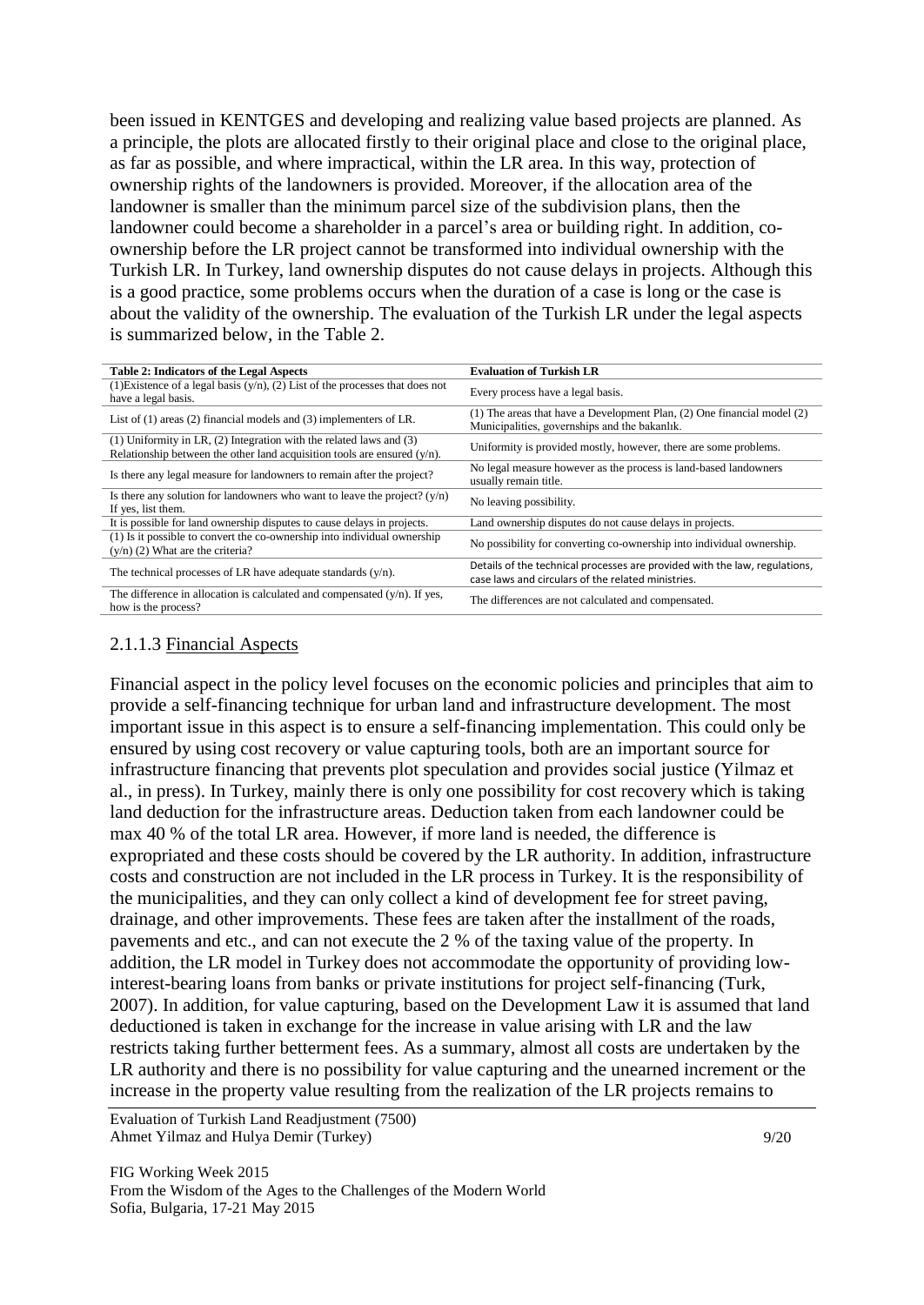landowners in Turkey. In KENTGES and in the  $10<sup>th</sup>$  Development Plan some policies addresses enabling value capturing tools however none of them includes LR.

In Turkey, implementing the development plans is being seen as a task of the municipalities and by using LR, the municipalities only have a financial support for the acquisition of the infrastructure areas. This financial structure is insufficient for providing a self-financing technique and when it is compared with the international examples, projects in Turkey are carried out with intense public financing. Consequently, municipalities generally becomes unable to implement the projects which leads delays in the construction of roads and technical infrastructure and prefer voluntary applications instead of using LR.

The evaluation of the Turkish LR under the financial aspects is summarized below, in the Table 3.

| Table 3: Indicators of the Financial Aspects                               | <b>Evaluation of Turkish LR</b>                                           |
|----------------------------------------------------------------------------|---------------------------------------------------------------------------|
| (1) List of the cost recovery tools and their efficiency. (2) What is the  | The LR authority undertakes almost all the costs. Only max 40 % of the LR |
| max., average and min. % of the cost recovery in the projects?             | area could be taken for the infrastructure areas.                         |
| $(1)$ List of the value capture tools, $(2)$ What is the max., average and | The landowners take all the value increase.                               |
| min. % of the value capture in the projects?                               |                                                                           |
| (1) List of the cost payers and what are the max., average and min. %      |                                                                           |
| of the costs paid by each actor?                                           | Except for the land deduction, the LR authority undertakes all the costs. |
| Is it possible to obtain low-interest credits?                             | It is not accommodated.                                                   |
| List of the subsidies that can be used in LR.                              | Generally, no subsidies.                                                  |
|                                                                            |                                                                           |

## 2.1.1.4 Social Aspects

Social aspects focus on the policies, principles, legislation and activities such as encouraging the participation of landowners in the process, ensuring transparency in the project phases and ensuring fairness and equality of projects that affect the landowners in the LR projects. Similar to other assembly tools in LR, the neglect of transparency in project phases and insufficient participation may cause the loss of confidence in the process and furthermore create problems that cause public reaction, resistance of the actors, provoke social disturbances, and hinder the implementations (Demir and Yilmaz, 2012).

In Turkey, initilation of the projects are directly decided by the public authorities and all the stages of the projects are undertaken by the authority regardless of the landowners consent. Landowners are only informed of the project by the public announcement have the right to examine the projects details that are taken in isolation. In KENTGES, providing public participation have been issued and actions have been planned however these are not realized yet.

Another problem in Turkish LR is that the equality among the landowners is not monitored. It is assumed in the Development Law that equality is established by taking equal land deduction. Moreover municipalities undertakes all the costs and not shared with the actors efficiently. The profits of the landowners in the LR projects are generally formed by the Development Plan that is realized with the projects and profits are not calculated or collected by the government and equality among the landowners can not be provided.

The evaluation of the social aspects is summarized below, in the Table 4. By the evaluation of the social aspects of the Turkish LR, the lack of participation possibility, isolated project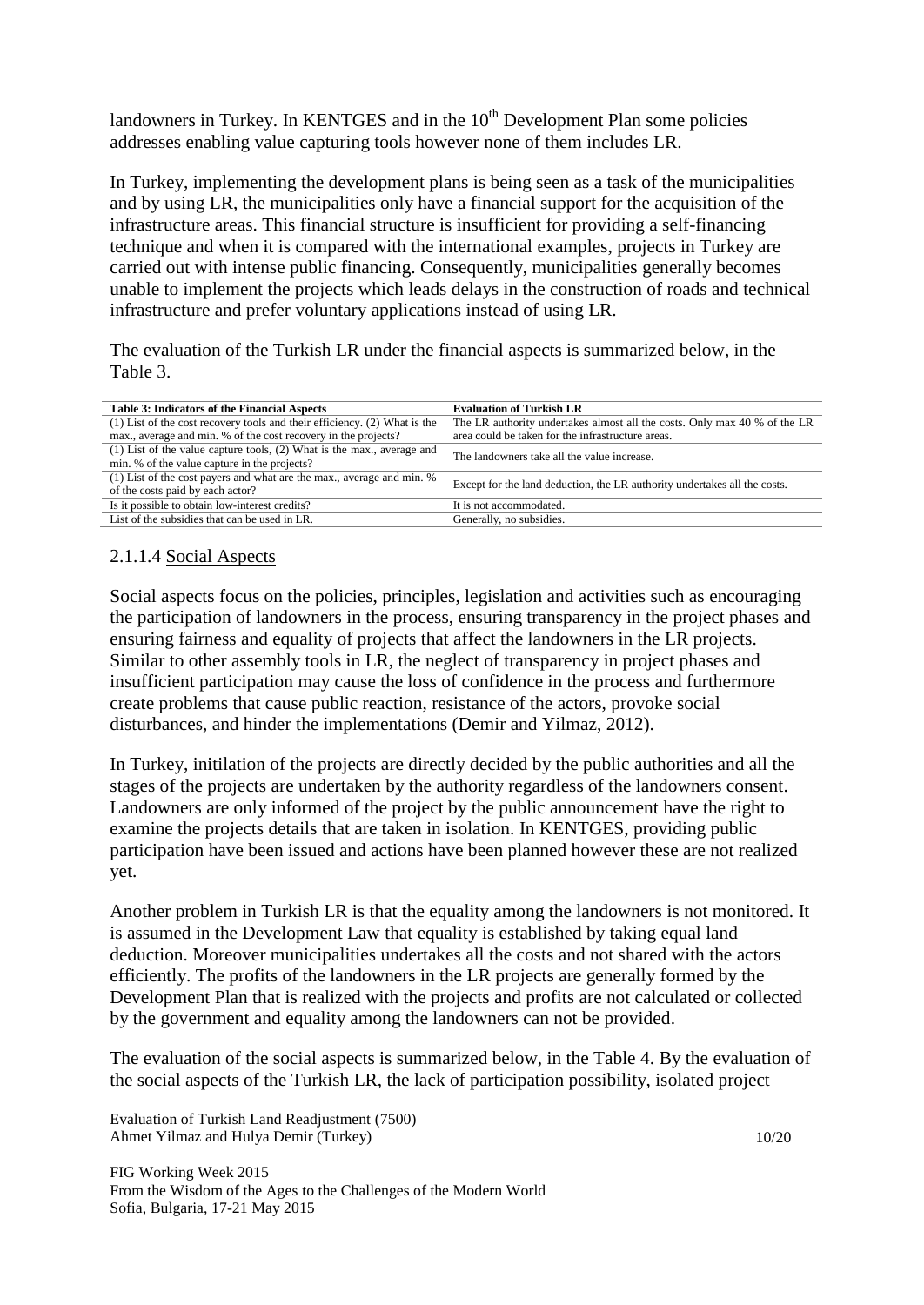phases, absence of a mechanism for monitoring and providing equality arise as major problems in this aspect.

The evaluation of the Turkish LR under the social aspects is given in Table 3.

| <b>Table 4: Indicators of the Social Aspects</b>             | <b>Evaluation of Turkish LR</b>                                                              |
|--------------------------------------------------------------|----------------------------------------------------------------------------------------------|
| Does participation ensured in the projects $(y/n)$ , If yes, | No direct participation possibility, all the stages of the projects are undertaken by the LR |
| what is the participation type (direct or indirect)?         | authority regardless of the landowners consent and the landowners are only informed of       |
|                                                              | the project by the public announcement.                                                      |
| Every step is transparent in LR $(y/n)$ , list of the        | Project details are transparent for every landowner however, the decisions related to the    |
| nontransparent processes.                                    | projects are taken in isolation.                                                             |
| Is there any assessment process for equality of              | Equality among the landowners can not be provided. It is assumed that for every              |
| landowners, how is the sharing of the costs and the          | landowner equality is established by taking equal land deduction rate. The costs are not     |
| profits?                                                     | shared with landowners and the profits are not calculated or collected by the government.    |
| List of public supports for the projects.                    | The municipalities undertakes almost all the costs.                                          |
| The LR projects are explained in details to the              | Landowners are only informed of the project by the public announcement and they have         |
| landowners. $(y/n)$                                          | the right to examine the details of the projects.                                            |

### 2.1.2 Management and Operational Level

The management and the organization of the LR studies can be either private or public initiative. For both, the responsibility of the stake-holder is to govern and operate the projects which involve preparation, management and realization of the projects which covers the issues about the administration and technical principles in LR which are detailed below.

### 2.1.2.1 Project Management Aspects

Management of the LR projects involves a range of special skills and requires knowledge and experience in both technical terms and management. Therefore, not only the number but also the qualification of the technical personnel is important. The existence of the required resources and expert personnel in the field of project management, planning, and financial management is important considering that they have a direct impact on the administration, preparation and implementation of the projects. However, as it might be expected, the required skilled personnel and resources may not be ensured in every project. Then, the recruitment of the related technical personnel to in-service training and inter-project cooperation as well as the coordination and sharing of experience and information should be provided (Yilmaz et al., in press). In Turkey, only some of the municipalities that are located in the big cities have adequate technical personnel in terms of quality, quantity and resources. According to a study carried out in 1990, 24% of the municipalities did not have any technical personnel; additionally, 42.3% of the municipalities have only a single technician (Yurtsever, 1990; cited in Turk, 2005 and 2007). Moreover, because of the lack of adequate technical personnel in terms of quality, quantity and resources in municipalities and lack of a platform for inter-project cooperation, coordination and sharing of experience and information, LR projects are generally tendered to private sector firms which increases the project costs. In order to solve this problem in KENTGES with the Strategy 1.4 strengthig the capacities of the municipalities and in addition, strengthen the technical capacity of local governments through training with technical education programs are planned however not realized yet. The evaluation of the Turkish LR under the project management aspects is summarized below, in the Table 5.

Evaluation of Turkish Land Readjustment (7500) Ahmet Yilmaz and Hulya Demir (Turkey)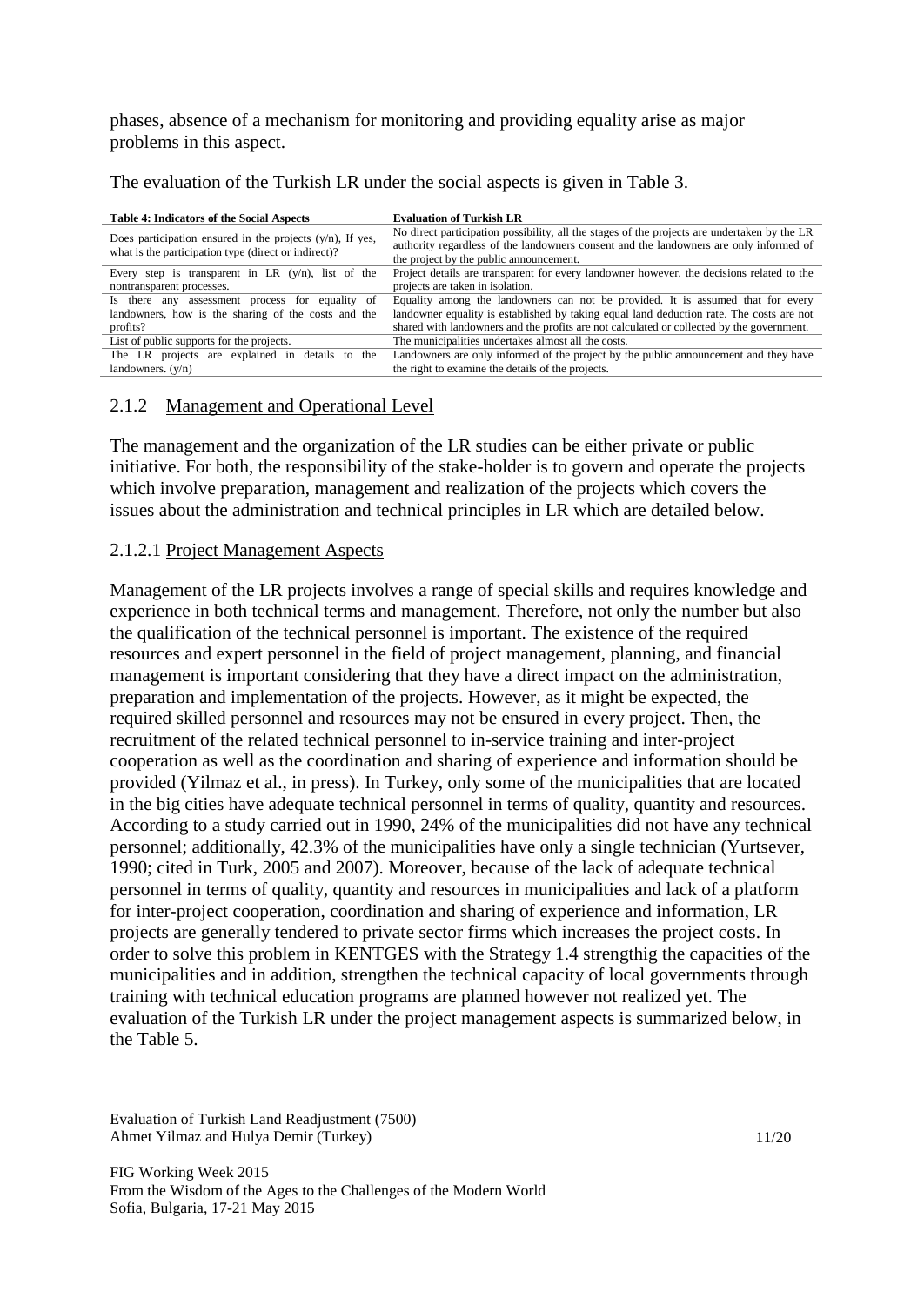| Table 5: Indicators of the Project Management Aspects                      | <b>Evaluation of Turkish LR</b>                                        |
|----------------------------------------------------------------------------|------------------------------------------------------------------------|
| What is the percentage of the implementers that are equipped with adequate | Generally, only some of the municipalities that are located in the big |
| technical personnel in terms of quality, quantity and resources within the | cities have adequate technical personnel in terms of quality, quantity |
| total?                                                                     | and resources. No information is available in %.                       |
| Existence of a sustainable training activity $(y/n)$ if yes what is the %? | No training activity.                                                  |
| Existence of a platform for inter-project cooperation, coordination and    |                                                                        |
| sharing of experience and information? $(y/n)$                             | No such platform.                                                      |
|                                                                            |                                                                        |

#### 2.1.2.2 Technical Principles Aspects

The good practices under this aspect are derived from the experiences and cover the key principles that are accepted in the literature as a success factor. These principles are mainly related to the technical details such as feasibility of the area, size and timing of the projects, allocation and structure of the plots, etc. Although selection of project areas with respect to physical, economical and psychological suitablity is a key requirement for mounting successful projects, only legal and physical suitability is taken account in Turkey. In addition, because of the lack of the value capture and cost recovery tools, only the finance of the municipalities are taken into consideration for the timing and the size of the projects.

LR becomes an efficient tool when it reorganizes small, scattered, and irregularly shaped cadastral parcels and provides developable and marketable readjusted sites (Lin, 2005). The readjusted parcels in Turkish are produced with the technical principles of the plans and forms the subdivision plans. Therefore, new parcels usually have the optimum shapes for development. However, because of the financial problems indicated before delays in the infrastructure areas reduce the developing and marketing possibilities.

In LR, the most critical stage is the allocation of the plots and in countries where there is an option to choose, selection of the allocation base needs a compressive evaluation of the area and landowner characteristics. Moreover, in value basis allocation, high-level real estate appraisal expertise is required to ensure equitable distribution of costs and benefits in a LR projects. In Turkey the calculations of the allocation process is only based on the land area and generally, the allocation of the readjusted plot should be provided in its original location, or close to its original location, or if this is impossible, within the LR area. (Turk, 2008). Moreover, new parcels should be allocated to the same place if the landowner has an existing building fulfilling requirements of the development plans and sole ownership with the allocation should be provided as soon as possible. The evaluation of the Turkish LR under the technical principles aspects is summarized below, in the Table 6.

| Table 6: Indicators of the Technical Principles Aspects                             | <b>Evaluation of Turkish LR</b>                                         |  |
|-------------------------------------------------------------------------------------|-------------------------------------------------------------------------|--|
| Does the feasibility of the project areas are investigated before the               | Yes, however only, the legal and physical feasibility is analyzed.      |  |
| implementations? If yes what are the criteria?                                      |                                                                         |  |
| Existence of a criterion for the timing of the project. $(y/n)$ If yes, what are    |                                                                         |  |
| the criteria?                                                                       | No criterion for the timing of the projects.                            |  |
| (1) What is the general LR size, which can be accepted as a successful              | No general LR size that could be accepted as a successful project area. |  |
| project area? (2) What is the average LR size in the projects?                      | It depends on the financial of the municipalities.                      |  |
| After LR, the parcels have the optimum shapes for development $(y/n)$ .             | Yes, the parcels usually have the optimum shapes for development.       |  |
| $(1)$ List of the existing criteria for the allocation. $(2)$ How is the allocation | The calculations of the allocation process is only based on the land    |  |
| process?                                                                            | area and details are given n the paragrapgh.                            |  |
| (1) List of the valuation methods. (2) Assessment of the accuracy $(y/n)$           | No valuation.                                                           |  |
|                                                                                     |                                                                         |  |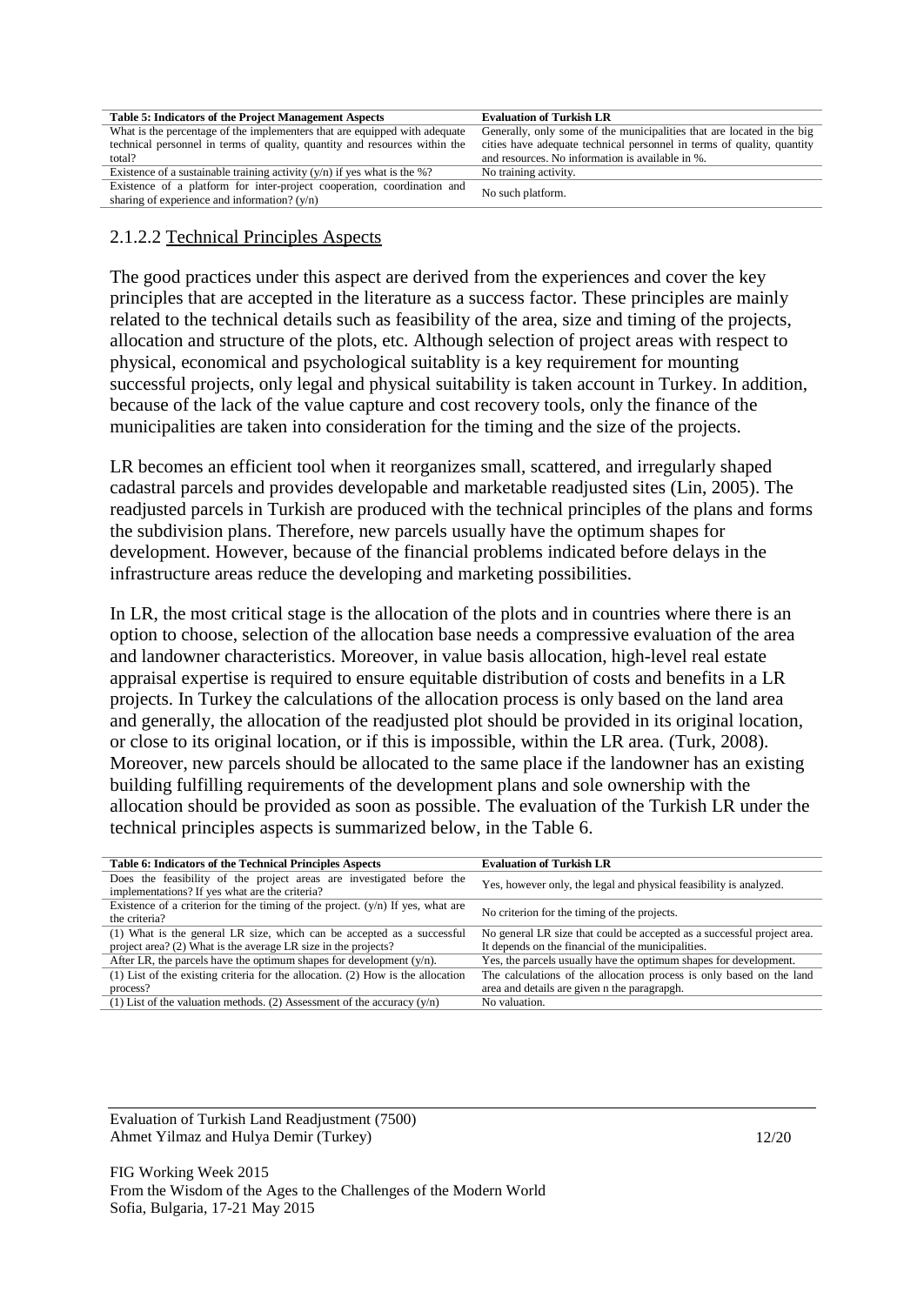### 2.1.3 External Factors Level

External factors in the framework have an impact on the evaluation but not on the responsibility of any stake holder in the organization. Stakeholders of the external factors are not involved in the management or operational activities of the system; however, their services and products have an impact on how the system functions (Steudler, 2004). In LR, external factors affect the success of an LR but not directly controlled by the LR organization in terms of capacity building, research and development, technology and data quality. In Turkey for capacity building, workshops, seminars, etc. are generally conducted by the universities, the related chambers etc. and not carried out systematically. For the evaluation of the number of the research projects, the Scientific and Technological Research Council of Turkey which is the leading agency for management, funding and conduct of research have been analyzed and no projects that is directly related with LR have been found. In Turkey, the LR projects are mainly realized by the geomatic engineers and there are 19 departments in different universities. Most of these departments have LR related lectures. In Turkey, GIS is not directly used in the projects however, some data such as the property details of the landowners that is used in the projects could be gathered from the databases. The quality of the cadastral and planning data used in the projects have adequate quality. The biggest problem in the external factors level is the possibility of thee political issues to effect LR projects. As in Turkey there is no possibility for value capturing, the value increase of the landowners are mainly determined by the Development Plans which are open for political concerns.

The evaluation of the Turkish LR under the external factors level are summarized below, in the Table 7.

| <b>Table 7: Aspects</b>  | <b>Indicators of the External Factors Level</b>             | <b>Evaluation of Turkish LR</b>                                      |  |
|--------------------------|-------------------------------------------------------------|----------------------------------------------------------------------|--|
| <b>Capacity Building</b> | Number of workshops and seminars, etc.                      | No systematic workshops and seminars, etc.                           |  |
| Research &               | Number of research projects and institutes related with     | No research projects however, there are 19 departments in different  |  |
| <b>Development</b>       | LR.                                                         | universities.                                                        |  |
| <b>Technology</b>        | Does LR databases are integrated with other databases       | There are some databases could provide information about the         |  |
|                          | through GIS?                                                | projects however, they are not integrated.                           |  |
|                          | What are the properties of the cadastral data?              | The data that are used in the LR projects are sufficient in terms of |  |
| Data Ouality             |                                                             | capture method, quality and accuracy.                                |  |
|                          | The data, which are used in the LR projects such as         | The data that is required in the projects have adequate quality.     |  |
|                          | planning and valuation has an adequate quality.             |                                                                      |  |
| Other                    | Is it possible for political issues to effect LR decisions? | It is possible for political issues to effect LR decisions and no    |  |
|                          | Is there any measure?                                       | measure is taken so far.                                             |  |

#### 2.1.4 Review Process

The main aim of the review process level is to ensure the sustainable evaluation of the efficiency, limitations and performance of LR processes to improve the processes for effectiveness. If a performance gap has been identified, by focusing on the aspects that need improvement, actions can be taken in order to close the gap to ensure the continued success of LR (Yilmaz et al., in press). In Turkey, there is no mechanism for systematic evaluation and review of the LR system. Projects are legally controlled by the related authority however there is no regular review process for the improvement of the system (Table 8).

| Table 8: Indicators of the Reviev Process Level | <b>Evaluation of Turkish LR</b>                                                    |  |
|-------------------------------------------------|------------------------------------------------------------------------------------|--|
| Existence of a regular review process $(y/n)$   | Projects are legally controlled by the related authority however no regular review |  |
|                                                 | process for the system.                                                            |  |
|                                                 |                                                                                    |  |

13/20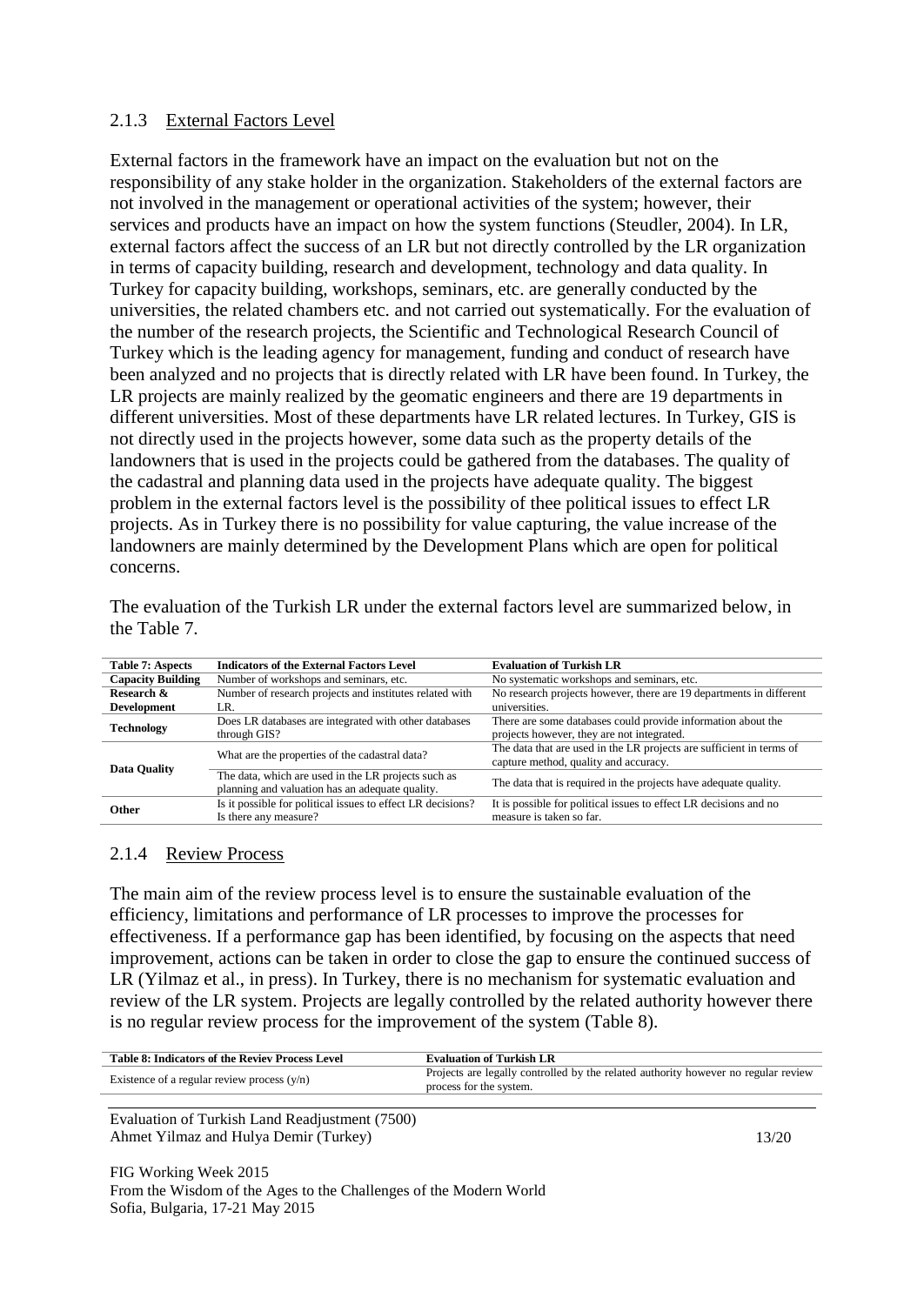## **3. CONCLUSION**

The purpose of this article was to measure and compare the performance of Turkish land readjustment strategies with the intention to use the wisdom of the ages to overcome the challenges of the modern world. By evaluating and comparing the results with the best or the expected results of an ideal LR system, the performance gaps of the Turkish LR strategies that need improvements have been revealed. By using the good practices together with the indicators it is possible to enable countries to conclude whether their strategies could have been achieved or not, furthermore, reveal the improvements in their LR system. Moreover, using an evaluation framework clearly address the data that is needed to be collected and analyzed; to evaluate how well the countries LR system is functioning and to compare the related strategies against the expected results of an ideal LR. Therefore, performance gaps of the Turkish LR strategies that need improvements have been revealed by using an evaluation framework (Table 9).

For future studies, to evaluate the LR performance of the different countries, similar national case studies and comparative studies can be realized. By this way, the strategies, the methods and the process of an ideal LR could be discussed, furthermore, the validity, and the efficiency of the framework could be tested. In addition, some of the indicators in the study that are descriptive, might not be able to provide benchmarks. Furthermore, we believe that a discussion on the good practices and indicators which aims to provide clear benchmarks and to increase the detail levels of each evaluation aspect, the good practices and the indicators, could move forward the LR literature.

Evaluation of Turkish Land Readjustment (7500) Ahmet Yilmaz and Hulya Demir (Turkey)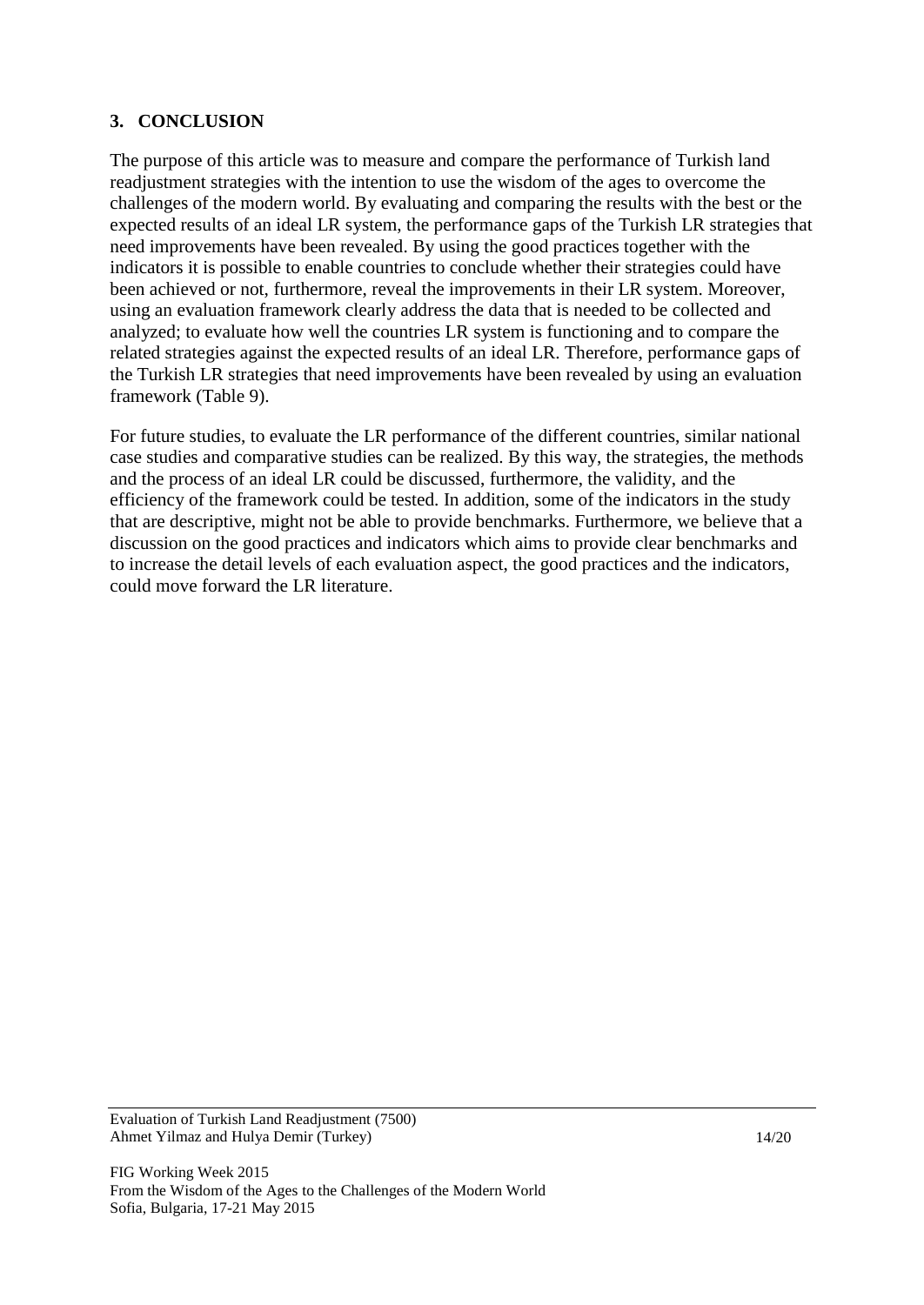| Indicators   |                                  |                                                                                                                                                                                                                                                         | The Review of Turkey                                                                                                                                                                                                                                                                                                                         |  |  |
|--------------|----------------------------------|---------------------------------------------------------------------------------------------------------------------------------------------------------------------------------------------------------------------------------------------------------|----------------------------------------------------------------------------------------------------------------------------------------------------------------------------------------------------------------------------------------------------------------------------------------------------------------------------------------------|--|--|
|              |                                  | Existence of a government policy for LR $(y/n)$                                                                                                                                                                                                         | Yes however, partially defined and urban transformation projects<br>are considered more important than LR after 2009.                                                                                                                                                                                                                        |  |  |
|              |                                  | (1) Is there any measure to reduce or prevent plot<br>speculation? (y/n) If yes, list of the available measures                                                                                                                                         | No, however it is planned.                                                                                                                                                                                                                                                                                                                   |  |  |
|              |                                  | (1) Initiation of the LR projects has a relation with any<br>urbanization indicators such as the urban population,<br>housing needs, etc (2) Is it possible to implement the<br>projects simply and fast? (3) What is the average time<br>for projects? | (1) Initiation of the projects is associated with the urbanization and<br>number of the building permits given in a year is associated with<br>the urban land stock. (2) Legal transformation is rapid however,<br>physical transformation is slow. (3) No average time for the<br>projects, it depends on the financial of the implementer. |  |  |
|              |                                  | (1) Is it mandatory to implement LR projects in<br>conjunction with plans $(y/n)$ , if yes, (2) How this plan-<br>project dependency is ensured?                                                                                                        | LR is implemented in conjunction with the upper plan and the<br>lower plan is generated by the projects.                                                                                                                                                                                                                                     |  |  |
|              | Land<br>Policy<br><b>Aspects</b> | (1) LR projects are carried out systematically $(y/n)$ . (2) Is<br>it mandatory to prepare implementation programs?<br>$(y/n)$ If yes, is there any sanction for the implementers<br>who do not have implementation programs?                           | Partially systematic as it is mandatory to prepare a 5 year program<br>however no sanctions to implement the program.                                                                                                                                                                                                                        |  |  |
|              |                                  | The construction process and the costs are included in<br>LR process $(y/n)$ .                                                                                                                                                                          | The construction process and the costs are not included however, it<br>is planned to be soon.                                                                                                                                                                                                                                                |  |  |
|              |                                  | (1) Is it possible to use LR for affordable housing? If yes,<br>what are the possibilities? (2) What is the total number<br>of the low-cost housing implemented via LR?                                                                                 | It is impossible to use LR for affordable housing with the current<br>legislation.                                                                                                                                                                                                                                                           |  |  |
|              |                                  | Existence of a development agency public, private or<br>community-based. (y/n)                                                                                                                                                                          | No development agency however, a public based development<br>agency is planning to be established.                                                                                                                                                                                                                                           |  |  |
|              |                                  | (1) List of the distribution bases in LR projects. (2) What<br>are the criteria used in the selection of the distribution<br>base?                                                                                                                      | Only land area is taken account however, value base distribution is<br>argued and planned.                                                                                                                                                                                                                                                   |  |  |
|              |                                  | (1) Existence of a legal basis $(y/n)$ , (2) List of the<br>processes that does not have a legal basis.                                                                                                                                                 | Every process have a legal basis.                                                                                                                                                                                                                                                                                                            |  |  |
|              |                                  | List of (1) areas (2) financial models and (3)<br>implementers of LR.                                                                                                                                                                                   | (1) All areas that have a Development Plan, (2) One financial model<br>(2) Municipalities, governships and the related ministry.                                                                                                                                                                                                             |  |  |
| Policy Level |                                  | (1) Uniformity in LR, (2) Integration with the related<br>laws and (3) Relationship between the other land<br>acquisition tools are ensured $(y/n)$ .                                                                                                   | Uniformity is provided mostly, however, there are some problems.                                                                                                                                                                                                                                                                             |  |  |
|              |                                  | Is there any legal measure for landowners to remain<br>after the project?                                                                                                                                                                               | No legal measure however as the process is land-based landowners<br>usually remain title.                                                                                                                                                                                                                                                    |  |  |
|              | Legal<br><b>Aspects</b>          | Is there any solution for landowners who want to leave<br>the project? (y/n) If yes, list them.                                                                                                                                                         | No leaving possibility.                                                                                                                                                                                                                                                                                                                      |  |  |
|              |                                  | It is possible for land ownership disputes to cause delays<br>in projects.                                                                                                                                                                              | Land ownership disputes do not cause delays in projects.                                                                                                                                                                                                                                                                                     |  |  |
|              |                                  | (1) Is it possible to convert the co-ownership into<br>individual ownership (y/n) (2) What are the criteria?                                                                                                                                            | No possibility for converting co-ownership into individual<br>ownership.                                                                                                                                                                                                                                                                     |  |  |
|              |                                  | The technical processes of LR have adequate standards<br>$(y/n)$ .                                                                                                                                                                                      | Details of the technical processes are provided with the law,<br>regulations, case laws and circulars of the related ministries.                                                                                                                                                                                                             |  |  |
|              |                                  | The differences in allocation is calculated<br>and<br>compensated (y/n). How?                                                                                                                                                                           | The differences are not calculated and compensated.                                                                                                                                                                                                                                                                                          |  |  |
|              |                                  | (1) List of the cost recovery tools and their efficiency. (2)<br>What is the max., average and min. % of the cost<br>recovery in the projects?                                                                                                          | The LR authority undertakes almost all the costs. Only max 40 % of<br>the LR area could be taken for the infrastructure areas.                                                                                                                                                                                                               |  |  |
|              | Financial<br><b>Aspects</b>      | (1) List of the value capture tools, (2) What is the max.,<br>average and min. % of the value capture in the projects?                                                                                                                                  | The landowners take all the value increase.                                                                                                                                                                                                                                                                                                  |  |  |
|              |                                  | (1) List of the cost payers and what are the max.,<br>average and min. % of the costs paid by each actor?                                                                                                                                               | Except for the land deduction, the LR authority undertakes all the<br>costs.                                                                                                                                                                                                                                                                 |  |  |
|              |                                  | Is it possible to obtain low-interest credits?                                                                                                                                                                                                          | It is not accommodated.                                                                                                                                                                                                                                                                                                                      |  |  |
|              |                                  | List of the subsidies that can be used in LR.                                                                                                                                                                                                           | Generally, no subsidies.                                                                                                                                                                                                                                                                                                                     |  |  |
|              |                                  | Does participation ensured in the projects (y/n), If yes,<br>what is the participation type (direct or indirect)?                                                                                                                                       | No direct participation possibility, all the stages of the projects are<br>undertaken by the LR authority regardless of the landowners<br>consent and the landowners are only informed of the project by<br>the public announcement.                                                                                                         |  |  |
|              | Social                           | Every step is transparent in LR $(y/n)$ , list of the<br>nontransparent processes.                                                                                                                                                                      | Project details are transparent for every landowner however; the<br>decisions related to the projects are taken in isolation.                                                                                                                                                                                                                |  |  |
|              | <b>Aspects</b>                   | Is there any assessment process for equality of<br>landowners, how is the sharing of the costs and the<br>profits?                                                                                                                                      | Equality among the landowners cannot be provided. It is assumed<br>that for every landowner equality is established by taking equal<br>land deduction rate. The costs are not shared with landowners and<br>the profits are not calculated or collected by the government.                                                                   |  |  |
|              |                                  | List of public supports for the projects.                                                                                                                                                                                                               | The municipalities undertakes almost all the costs.                                                                                                                                                                                                                                                                                          |  |  |

Evaluation of Turkish Land Readjustment (7500) Ahmet Yilmaz and Hulya Demir (Turkey)

FIG Working Week 2015 From the Wisdom of the Ages to the Challenges of the Modern World Sofia, Bulgaria, 17-21 May 2015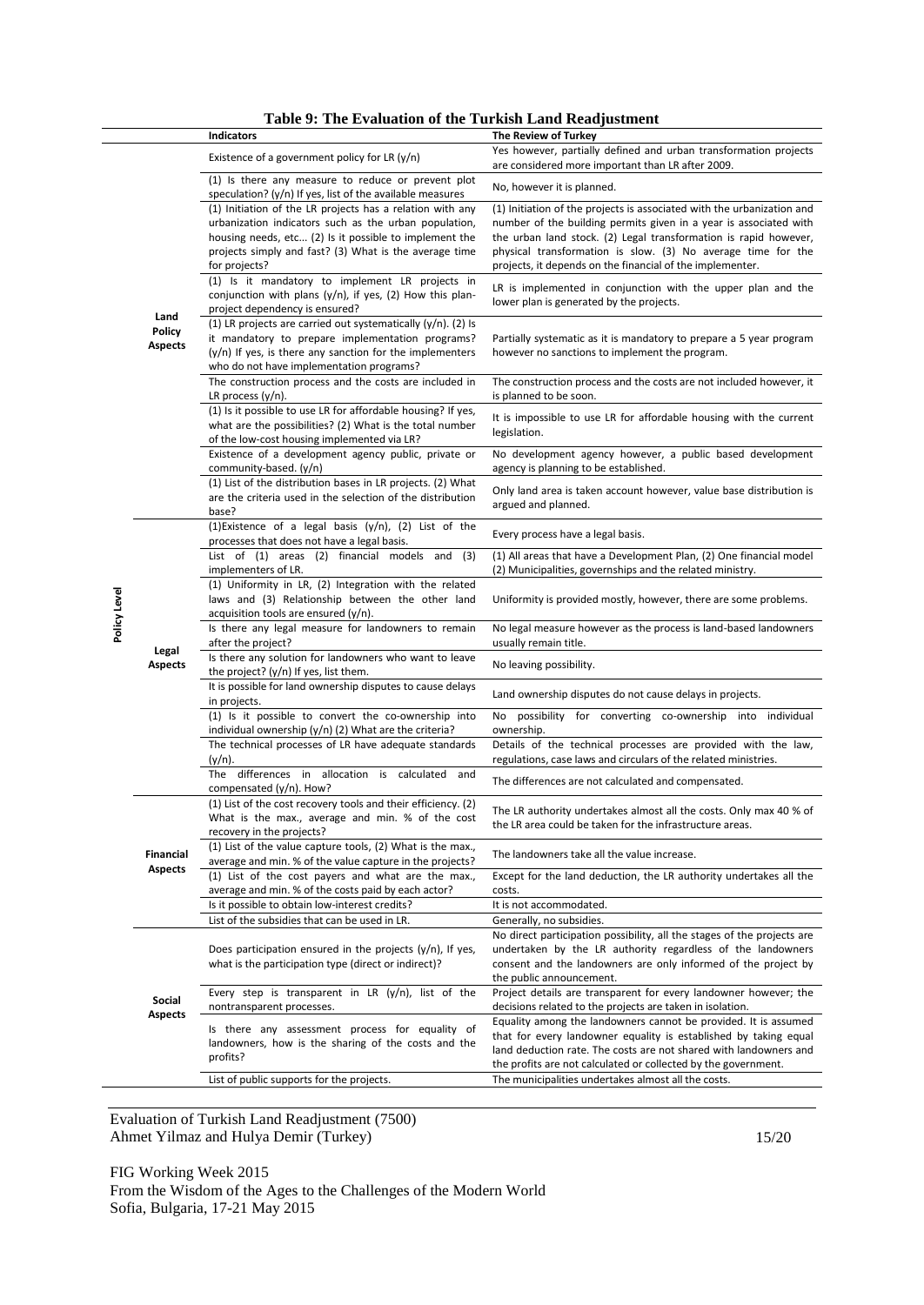|  |                   | The LR projects are explained in details to the |  |  |
|--|-------------------|-------------------------------------------------|--|--|
|  | landowners. (y/n) |                                                 |  |  |

Landowners are informed only about the project by the public announcement and they have the right to examine the details of the projects.

### **(Table 9 Continued)**

|                                  |                                       | <b>Indicators</b>                                                                                                                                                  | The Review of Turkey                                                                                                                                                                                    |
|----------------------------------|---------------------------------------|--------------------------------------------------------------------------------------------------------------------------------------------------------------------|---------------------------------------------------------------------------------------------------------------------------------------------------------------------------------------------------------|
|                                  |                                       | What is the percentage of the implementers that are<br>equipped with adequate technical personnel in terms<br>of quality, quantity and resources within the total? | Generally, only some of the municipalities that are<br>located in the big cities have adequate technical<br>personnel in terms of quality, quantity and resources.<br>No information is available in %. |
|                                  | Project<br>Management                 | Existence of a sustainable training activity $(y/n)$ if yes<br>what is the %?                                                                                      | No training activity.                                                                                                                                                                                   |
|                                  |                                       | Existence of a platform for inter-project cooperation,<br>coordination and sharing of experience and<br>information? (y/n)                                         | No such platform.                                                                                                                                                                                       |
|                                  |                                       | Are the feasibility of the project areas investigated<br>before the implementations? If yes what are the<br>criteria?                                              | Yes, however only the legal and physical feasibility is<br>analyzed.                                                                                                                                    |
|                                  |                                       | Existence of a criterion for the timing of the project.<br>(y/n) If yes, what are the criteria?                                                                    | No criterion for the timing of the projects.                                                                                                                                                            |
| Management and Operational Level | <b>Technical</b><br><b>Principles</b> | (1) What is the general LR size, which can be<br>accepted as a successful project area? (2) What is the<br>average LR size in the projects?                        | No general LR size that could be accepted as a<br>successful project area. It depends on the financial of<br>the municipalities.                                                                        |
|                                  |                                       | After LR, the parcels have the optimum shapes for<br>development (y/n).                                                                                            | Yes, the parcels usually have the optimum shapes for<br>development.                                                                                                                                    |
|                                  |                                       | (1) List of the existing criteria for the allocation. (2)<br>How is the allocation process?                                                                        | The calculations of the allocation process is based on<br>only the land area and details are given in the<br>paragraph.                                                                                 |
|                                  |                                       | (1) List of the valuation methods. (2) Assessment of<br>the accuracy (y/n)                                                                                         | No valuation.                                                                                                                                                                                           |
|                                  | <b>Capacity Building</b>              | Number of workshops and seminars, etc.                                                                                                                             | No systematic workshops and seminars, etc.                                                                                                                                                              |
| External Factors                 | Research &<br>Development             | Number of research projects and institutes related<br>with LR.                                                                                                     | No research projects however, there are 19<br>departments in different universities.                                                                                                                    |
|                                  | <b>Technology</b>                     | Does LR databases are integrated with other<br>databases through GIS?                                                                                              | There are some databases could provide information<br>about the projects however, they are not integrated.                                                                                              |
|                                  |                                       | What are the properties of the cadastral data?                                                                                                                     | The data that is used in the LR projects are sufficient<br>in terms of capture method, quality and accuracy.                                                                                            |
|                                  | Data Quality                          | The data, which is used in the LR projects such as<br>planning and valuation has an adequate quality.                                                              | The data that is required in the projects have<br>adequate quality.                                                                                                                                     |
|                                  | Other                                 | Is it possible for political issues to effect LR decisions?<br>Is there any measure?                                                                               | It is possible for political issues to effect LR decisions<br>and no measure is taken so far.                                                                                                           |
| Process<br>Review                | Performance<br>Assessment             | Number of workshops and seminars, etc.                                                                                                                             | No systematic workshops and seminars, etc.                                                                                                                                                              |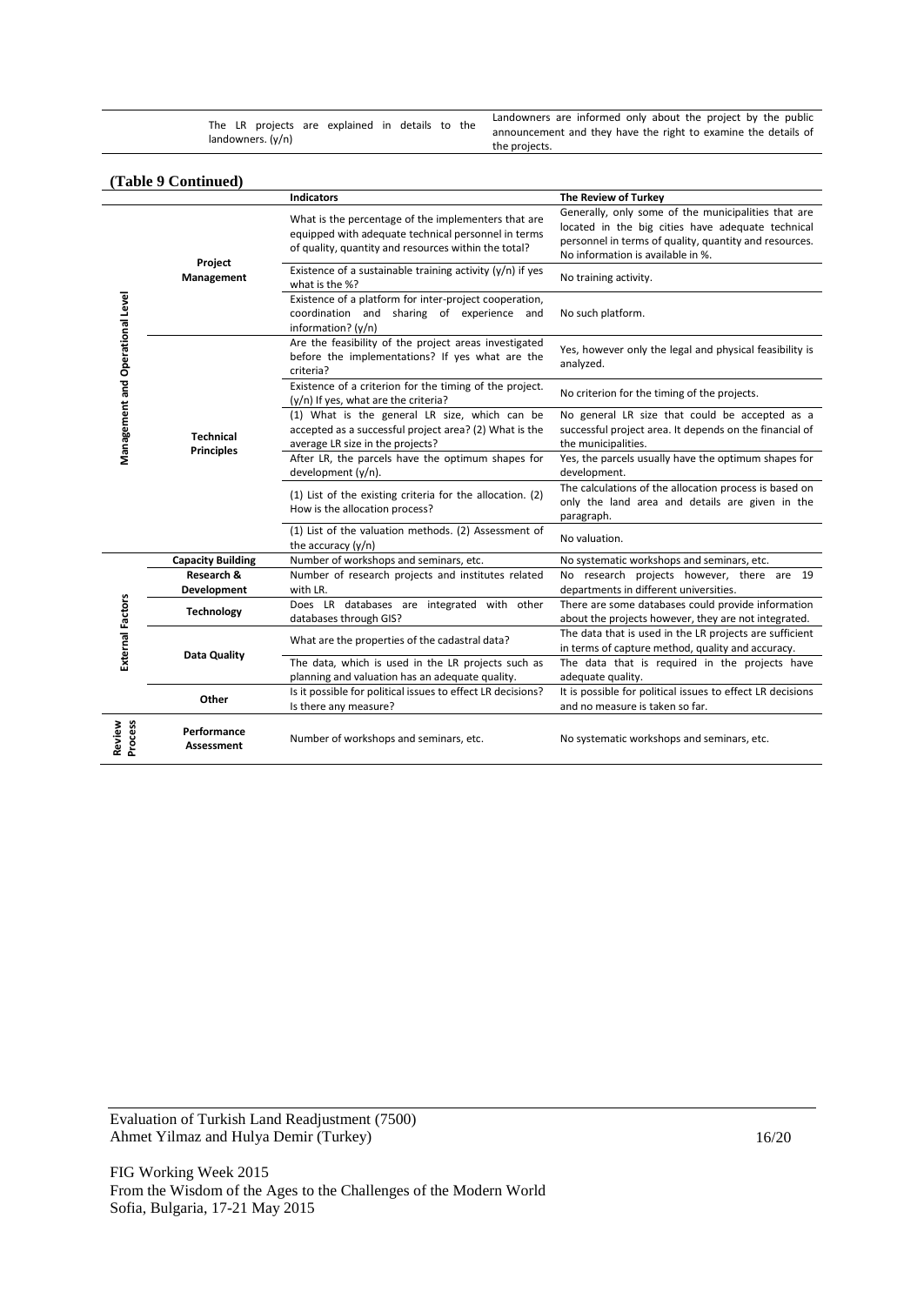#### **REFERENCES**

- Archer, R.W., 1997. The Potential of the Urban Land Pooling/Readjustment Technique to Provide Land for Low-cost Housing in Developing Countries. HSD Working Paper No: 61, Human Settlements Development Program. Asian Institute of Technology, Bangkok, Thailand.
- Baird, M., 1998. The Role of Evaluation. In Public Sector Performance The Critical Role of Evaluation. Selected Proceedings from a World Bank Seminar. Ed: Keith Mackay, World Bank Operations Evaluation Department, Evaluation Capacity Development, Washington D.C., April, p. 7-12.
- Bandeira, P., Sumpsi, J. M., and Falconi, C., 2010. Evaluating Land Administration Systems: A Comparative Method with an Application to Peru and Honduras. Land Use Policy, 27(2), 351–363.
- Blanc, F., 2008. Spain: non-financial compensation instruments and the Valencia model. In: Janssen-Jansen, L., Spaans, M., Veen, M. van der (Eds.), New Instruments in Spatial Planning: An International Perspective on Non-Financial Compensation. IOS Press, p. 258.
- Chimhamhiwa, D., Molen, P. Van Der, Mutanga, O., Rugege, D., 2009. Towards a Framework for Measuring End To End Performance of Land Administration Business Processes – A Case Study, Computers, Environment and Urban Systems 33, 293–301.
- Çete, M., 2010. Turkish Land Readjustment: Good Practice in Urban Development. Journal of Urban Planning and Development, 136(4), 373–380. Doi: 10.1061/ (ASCE) Up.1943- 5444.0000031.
- Doebele, W. A., 1982. Introduction and Synopsis in Land Readjustment, Ed. W. A. Doebele, 1–28, Lexington, MA: Lexington Books.
- FIG, 1995. Statement on the Cadastre. Report prepared for the International Federation of Surveyors by Commission 7 (Cadastre and Land Management), FIG Publication No. 11, and pp.22.
- Hayashi, K., 2000. Land Readjustment in International Perspectives: Applicability and Constraints of Technology Transfer in Urban Restructure. 17th EAROPH World Congress, Asan City, Korea, 11 - 13 Oct 2000, Local Development and Planning in the 21st Century, http://www.earoph.info/pdf/2000papers/31.pdf (March, 2014).
- Lin, T.-C., 2005. Land Assembly in a Fragmented Land Market through Land Readjustment. Land Use Policy, 22(2), 95–102. Doi:10.1016/j.landusepol.2003.02.002
- Montandon, D.T., and De Souza, F.F., 2007. Land Readjustment and Joint Urban Operations. Sao Paulo, Romano Guerra Editora.

Evaluation of Turkish Land Readjustment (7500) Ahmet Yilmaz and Hulya Demir (Turkey)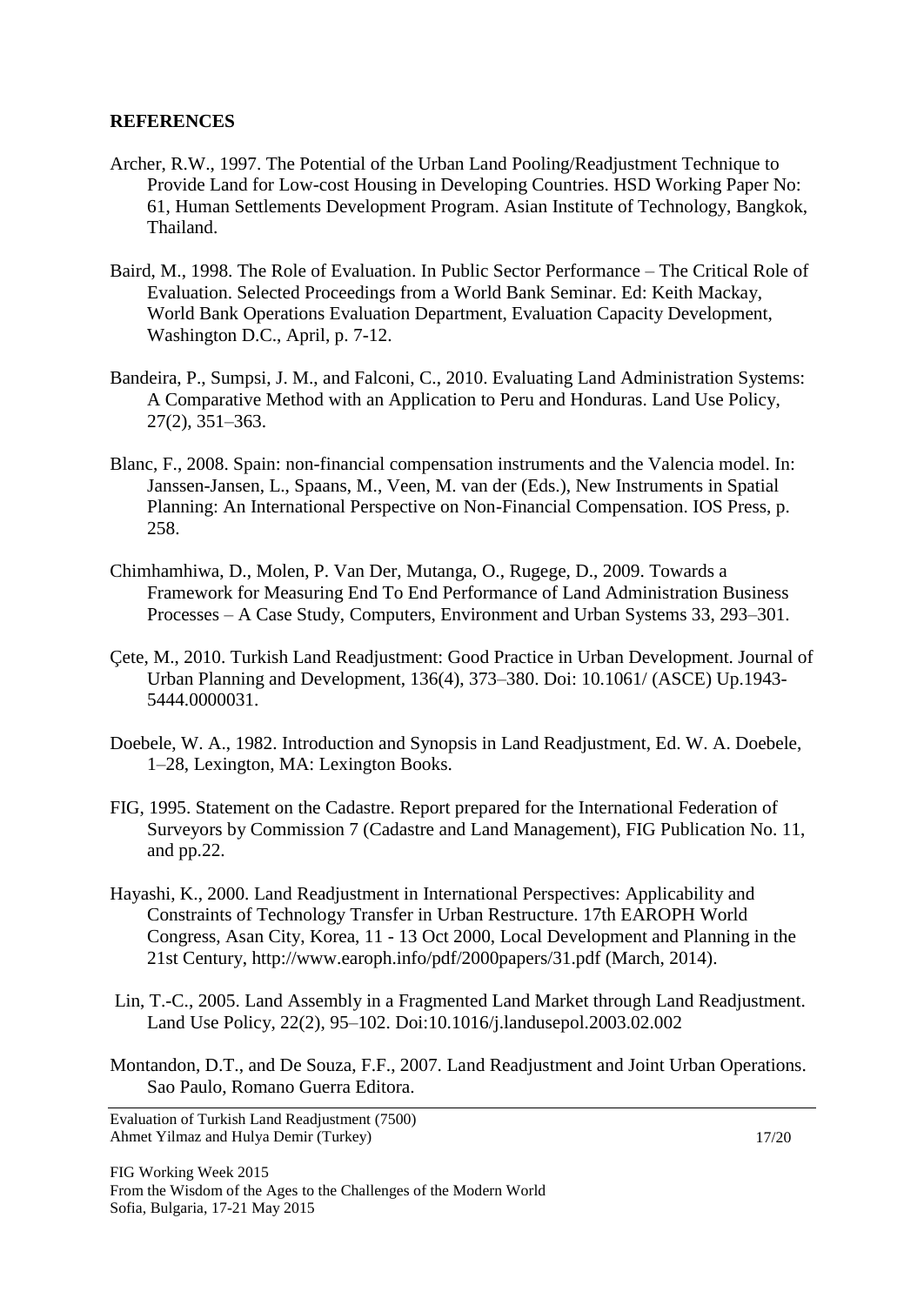- Munoz Gielen, D., Korthals Altes, W. K., 2007. Lessons from Valencia: Separating infrastructure provision from land ownership, Town Planning Review, 78(1), pp. 61-79.
- Nishiyama, Y., 1987. Kukaku-Seiri (Land Readjustment): A Japanese Land Development Technique. Land Assembly & Development, A Journal Of Land Readjustment Studies, 1, 1–14.
- Rajabifard, A., Williamson, I. P., Steudler, D., Binns, A., and King, M., 2006. Assessing the Worldwide Comparison of Cadastral Systems. Land Use Policy, 24, 275-288.
- Renard, V., 2003. Infrastructure Provision, the Negotiating Process and Property Market Cycles, in Infrastructure Provision, the Negotiating Process and Property Market Cycles, F. Ennis, Ed., Ashgate Publishing Limited, 75-94.
- Seele, W., 1982. Land readjustment in the Federal Republic of Germany. In W. A. Doebele (Ed.), Land Readjustment A Different Approach to Financing Urbanization. Lexington Books.
- Sonnenberg J., 1996. The European Dimensions and Land Management Policy Issues: Land Readjustment and Land Consolidation as Tools for Development, in FIG Commission 7 Annual Meeting, Budapest. http://www.fig.net/commission7/reports/events/bud96/bud961.htm (March, 2014)
- Sorensen, A., 2000a. Conflict, Consensus or Consent: Implications of Japanese Land Readjustment Practice for Developing Countries. Habitat International, 24(1), 51–73. Doi: 10.1016/S0197-3975(99)00029-6
- Sorensen, A., 2000b. Land Readjustment and Metropolitan Growth: An Examination of Suburban Land Development and Urban Sprawl in the Tokyo Metropolitan Area. Progress in Planning, 53(4), 217–330. Doi: 10.1016/S0305-9006(00)00002-7
- Steudler, D., 2004. A Framework for the Evaluation of Land Administration Systems. PhD Thesis, the Department of Geomatics, the University of Melbourne.
- Steudler, D., Rajabifard, A., and Williamson, I., P., 2004. Evaluation of Land Administration Systems. Land Use Policy, 21(4), 371–380. doi:10.1016/j.landusepol.2003.05.001
- Turk, S.S., 2005. Land Readjustment: An Examination of Its Application in Turkey. Cities, 22(1), 29–42. Doi:10.1016/j.cities.2004.10.004.
- Turk, S.S., 2007. An Analysis on the Efficient Applicability of the Land Readjustment (LR) Method in Turkey. Habitat International, 31(1), 53–64. Doi: 10.1016/ j.habitatint.2006.04.001

Evaluation of Turkish Land Readjustment (7500) Ahmet Yilmaz and Hulya Demir (Turkey)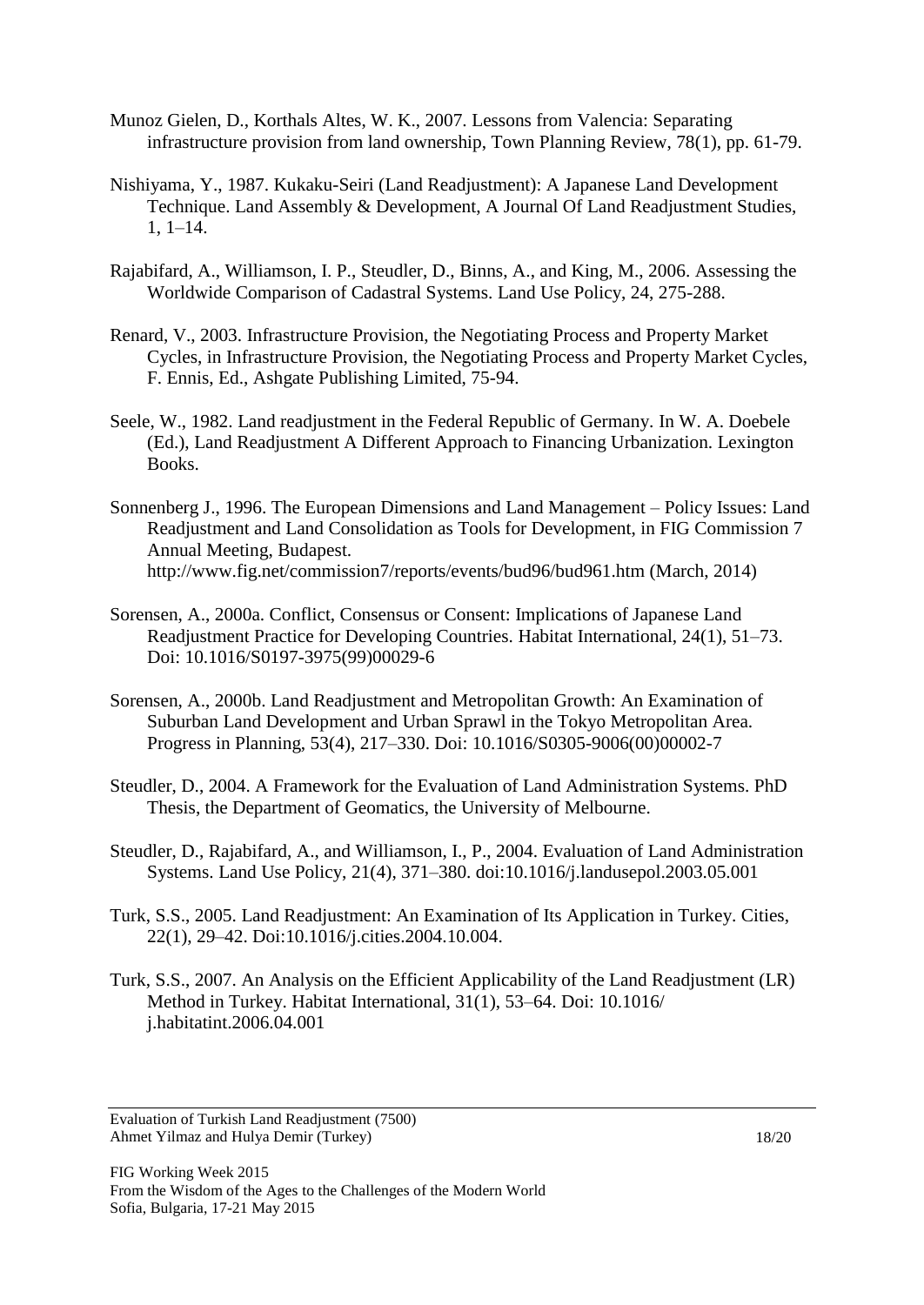- Turk, S.S., 2008. An Examination for Efficient Applicability of the Land Readjustment Method at the International Context. Journal of Planning Literature, 22(3), 229–242. Doi: 10.1177/0885412207310283
- UNECE, 2009. Self-Made Cities: In Search of Sustainable Solutions for Informal Settlements in the United Nations Economic Commission for Europe Region (New York, UNECE).
- UN-Habitat, 2003. Monitoring and Evaluation Guide. The United Nations Human Settlements Programme (UN-Habitat). Nairobi, Kenya.
- UN-Habitat, 2009. Planning Sustainable Cities, Global Report on Human Settlements 2009. http://cn.unhabitat.org/downloads/docs/GRHS2009/GRHS.2009.pdf (March, 2014)
- Un-Habitat, 2014. Participatory and Inclusive Land Readjustment. http://unhabitat.org/?wpdmact=process&did=MTEyNi5ob3RsaW5r (January, 2014).
- Viitanen, K., 2000. Plannyskifte ett finskt omregleringsförfarande som inte användes? Meddelande 4:83, Kungliga Tekniska Högskolan, Institutionen för fastigheter och byggande, Avd. Fastighetsvetenskap. Stockholm. 54 s.
- Yılmaz, A., Çağdas, V., and Demir, H., (in press). An Evaluation Framework for Land Readjustment Practices, Land Use Policy, http://dx.doi.org/10.1016/j.landusepol.2014.12.004
- Yurtsever, M. M., 1990. The preparation and implementations local physical plans and its validity (İmar planlarinin hazirlanmasi, uygulanmasi ve tapu siciline tescili). Unpublished thesis, TODAI, Ankara (in Turkish).
- Zahir, A., Tuladhar, A. M., Zevenbergen, J. A., and Bhatti, M. A., 2014. Implementing Total Quality Management Concepts to Land Administration System in Pakistan, American Journal of Rural Development 2, no. 4, 74-80.

Evaluation of Turkish Land Readjustment (7500) Ahmet Yilmaz and Hulya Demir (Turkey)